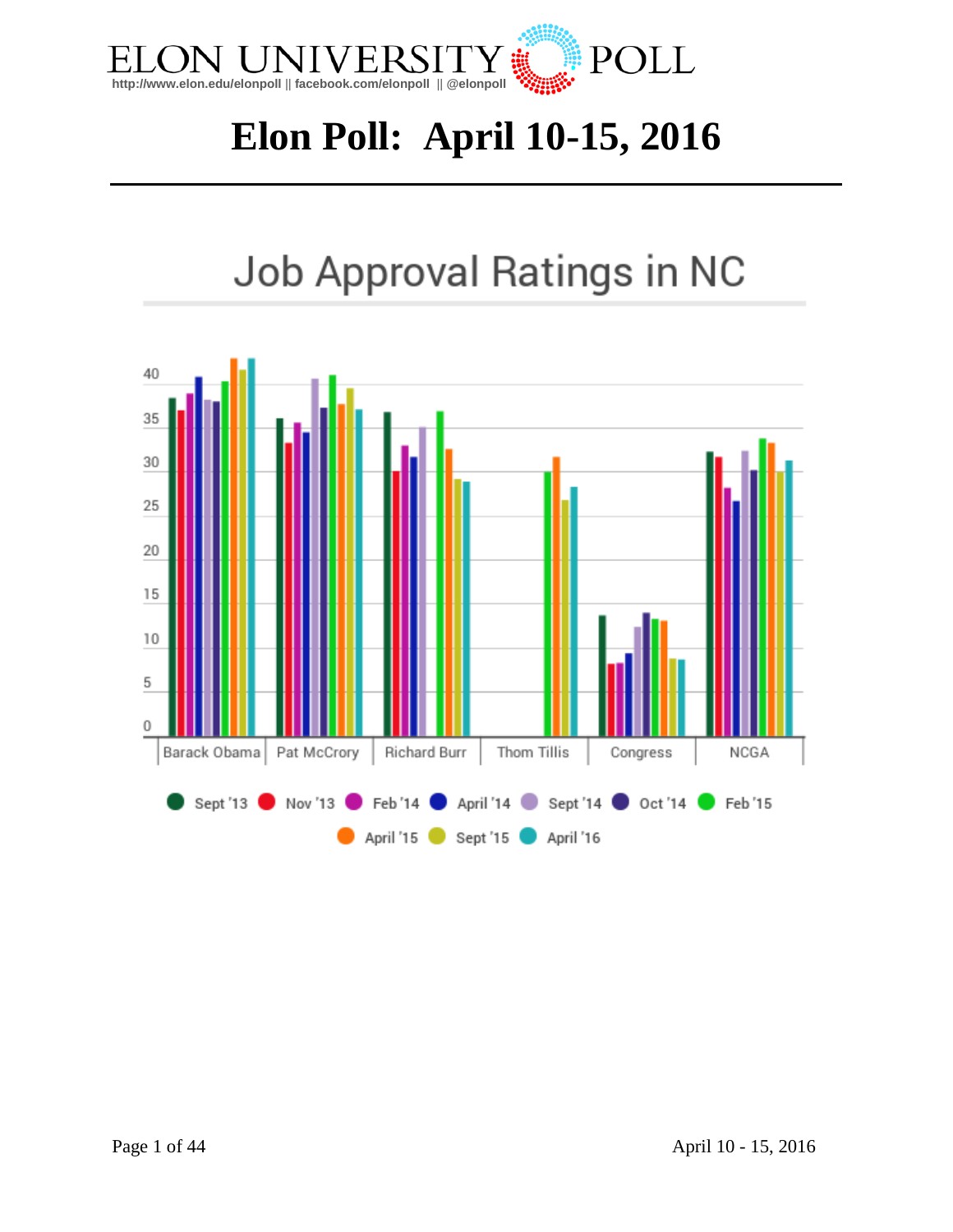

### **TABLE OF CONTENTS**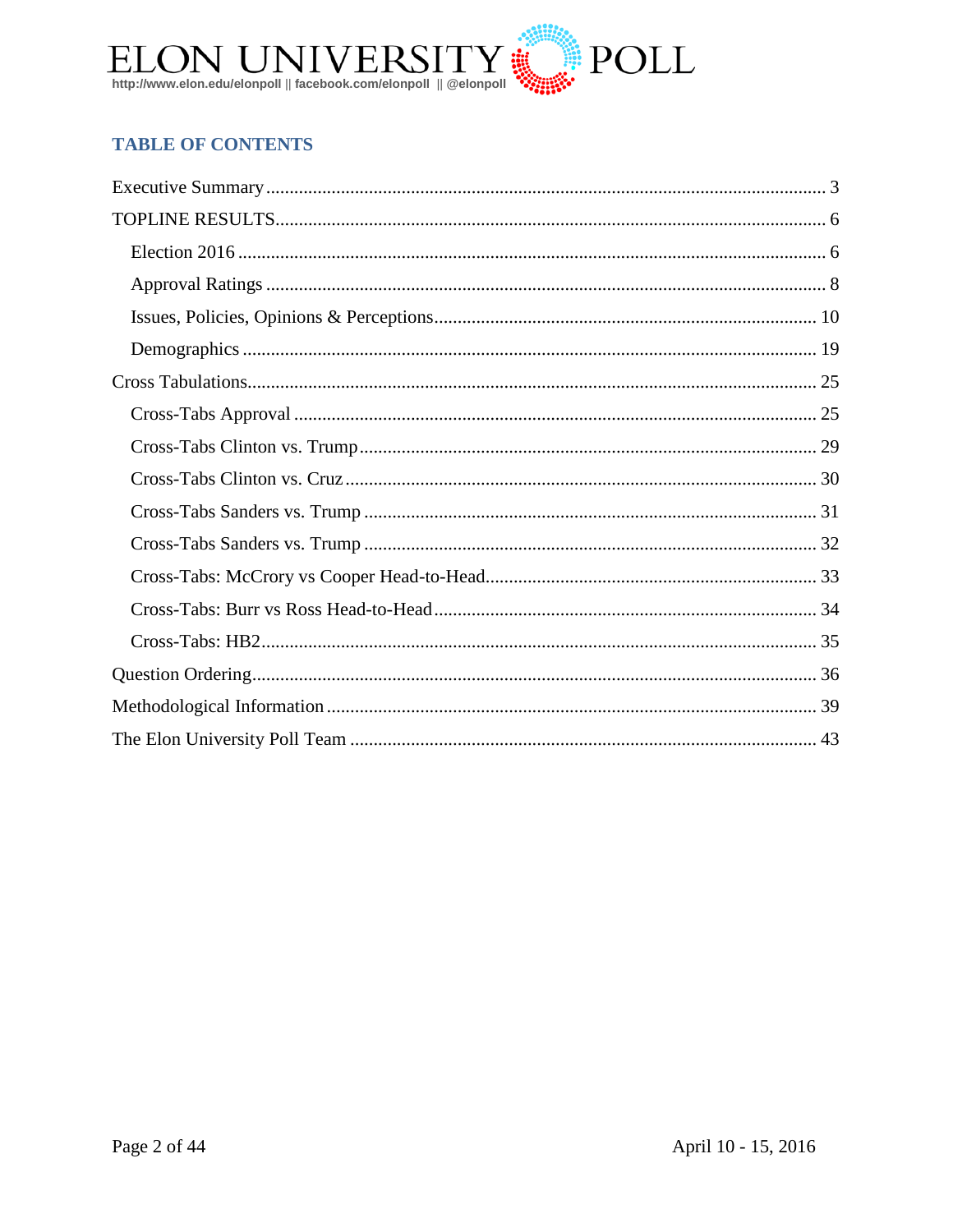

#### <span id="page-2-0"></span>**Executive Summary**

The Elon University Poll conducted a live-caller, dual frame (landline and cell phone) survey of 692 residents of North Carolina between April 10 and April 15, 2016. Of these respondents, 621 said they were registered to vote in the state of North Carolina. The survey reported here presents the results for registered voters and has a margin of error of  $+/- 3.93$  percentage points.

#### **THE 2016 ELECTION**

#### *Clinton vs. Trump and Cruz*

Results from several hypothetical matchups shows that Hillary Clinton would likely defeat Donald Trump (45% to 39%). This was similar to a finding in February among likely voters which found Clinton beating Trump (47% to 41%). However, Clinton loses when matched-up against Ted Cruz (41% to 44%). This is a slight change since the February survey which found Clinton and Cruz neck and neck at 46% each.

#### *Sanders vs. Trump and Cruz*

Bernie Sanders also does very well against Donald Trump in a hypothetical matchup (51% to 38%). This is a larger lead than previously found in February where Sanders was beating Trump by 8 points (48% to 40%). Similarly, Sanders does well against Ted Cruz. Forty-nine percent of registered voters said they would support Sanders over Cruz, compared to 39 percent who would support Cruz. This is a larger lead for Sanders than found in the February likely voter survey which found Sanders beating Cruz 47% to 43%.

#### *McCrory vs. Cooper*

Respondents were asked who they would vote for governor in 2016 if the election was held today. This is the fifth time the Elon Poll has asked about this matchup and in most cases the results have been very close. Currently, Cooper edges out McCrory by over 6 points (48% to 42%), the largest lead among the five Elon Poll surveys asking about the 2016 gubernatorial race.

#### *Burr vs. Ross*

Both Richard Burr and Deborah Ross won their primary elections in March by large margins. This is the first opportunity that the Elon Poll has had to ask about this matchup and found that Republican Richard Burr leads Democrat Deborah Ross by 4 points (37% to 33%). Over 19 percent said they were planning on voting for someone else and 11 percent said they were still unsure of who'd they support. Sean Haugh, the Libertarian candidate who ran for the U.S. House of Representative in 2008 and for U.S. Senate in 2014, is also running for the U.S. Senate this year. Haugh received 3.74 percent of the vote in the 2014 midterm election.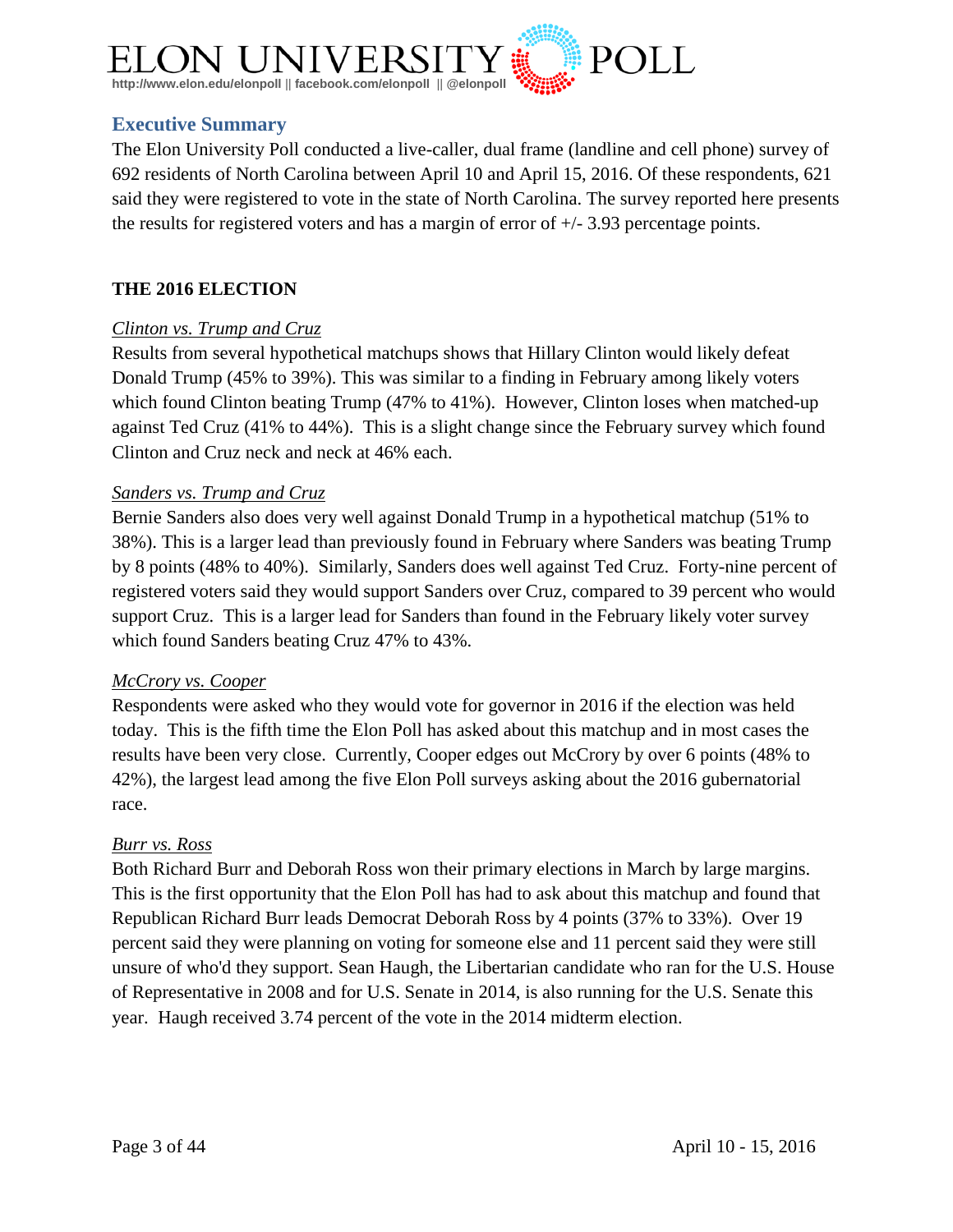

#### **APPROVAL RATINGS**

#### *President Barack Obama*

Currently the President's approval rating is at 43 percent. This is a slight lower than the likely voter survey conducted in February. Just over 47 percent said they disapproved of the way Barack Obama is handling his job as president. Nine percent said they didn't know or were unsure. Only 4 respondents refused to provide an answer. Nearly half of Independents (48%) disapprove of the president's job performance. However, only 4 percent of African Americans disapprove of Barack Obama. Most men (55%) disapprove of the president's performance, compared to 45% of women.

#### *Congress*

Approval for Congress remains low among registered voters in North Carolina. Only 8.7% of registered voters approve of the job Congress is doing, more than a 4-point drop in approval since April of last year (13.1%). This is the lowest approval ratings for Congress observed by the Elon Poll since February 2014.

#### *Governor Pat McCrory*

Approximately 37 percent of registered voters approve of the job the governor is doing, compared to 49 percent who said they disapprove of the way he is handling his job. Nearly 14 percent said they didn't know or were unsure of their assessment of the governor. This is the lowest approval rating for the governor observed by the Elon Poll since April 2014.

#### *North Carolina General Assembly*

In April 2015, the approval rating of the North Carolina General Assembly was 33.3%. This dropped approximately 3 percentage point to 30.0% in September of 2015. In this current survey the Elon Poll found the NCGA had an approval rating of 31.3 percent. The lowest approval rating of the state legislature (among registered voters) occurred in April of 2014 (26.7%). Nearly 20 percent of registered voters in this currently survey said they didn't know or were unsure of the General Assembly's performance.

#### *Senator Richard Burr*

Just under 29% of registered voters approve of the job the U.S. Senator Richard Burr is doing, compared to 41 percent who disapprove. This is the lowest approval rating ever recorded by the Elon Poll, either among registered voters or residents of North Carolina. Although Burr has served as U.S. Senator since 2005, twenty-nine percent of registered voters still said they didn't know or were unsure of the Senator's performance.

#### *Senator Thom Tillis*

The approval rating for Senator Tillis was similar to that of Richard Burr's; just over 28 percent approve of Tillis's job performance. This result is actually a slight improvement since September of last year when the Senator's approval rating was under 27 percent. Almost a third of registered voters (32%) said they didn't know or were unsure of Tillis's performance.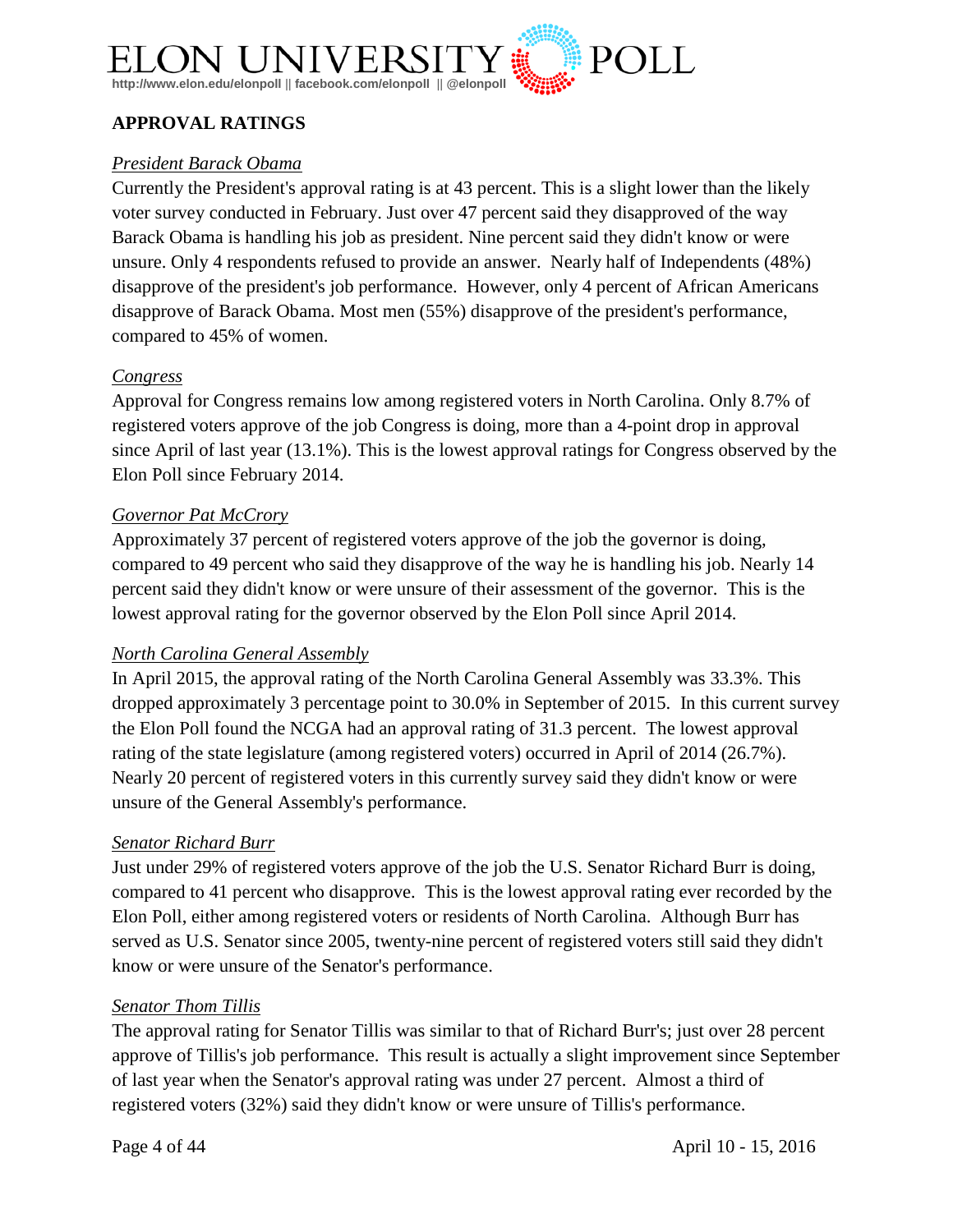

#### *NC Attorney General Roy Cooper*

This is the first time the Elon University Poll has asked respondents about the job performance of Roy Cooper. Nearly 43 percent of registered voters said they approved of the job the Attorney General is doing, compared to almost 27 percent who disapprove. Thirty percent of respondents said they didn't know or were unsure about the job Cooper is doing.

#### **ISSUES, POLICIES, OPINIONS & PERCEPTIONS**

In this survey we asked respondents about their opinions and perceptions of a range of issues including the same-sex marriage, the economy, quality of life in the state, the role of government, and numerous other important topics [See the Topline Results below for a full list of questions and results].

#### *House Bill 2 (HB2)*

On March 23the North Carolina General Assembly passed HB2 during a special session of the state legislature. Governor Pat McCrory signed the bill into law that same day. Although the bill addresses several various issues, including the minimum wage, it has received national attention for overturning an ordinance passed by the Charlotte city council that allowed transgender individuals to use public facilities, such as bathrooms, that best match their identified gender. The Elon Poll asked respondents the following question: "Recently the city of Charlotte passed an ordinance allowing transgender individuals to use public facilities, such as bathrooms, that best match their gender identity. The state then passed a law prohibiting such local ordinances. In terms of governmental authority, should cities be allowed to adopt such policies or should the state government ban such ordinances?" Just over 49 percent said the state should ban such ordinances, 39 percent cities should be allowed to adopt such policies, and 11 percent said don't know.

#### *Same-Sex Marriage*

More registered voters in North Carolina support same-sex marriage than oppose it (44% to 42%), with 14 percent still unsure. In September of 2015, these numbers were almost reversed with 42% of registered voters supporting gay marriage and 46% opposing it.

#### *Nation and State Going in the Right Direction or Off on the Wrong Track?*

Most registered voters feel that both the state and the nation are off on the wrong track, but far more feel that way about the country (70%) than the state (58%). In February of 2015, approximately 51 percent of registered voters felt the state was on the wrong track. In October of 2014, 68 percent of registered voters believed the nation was on the wrong track.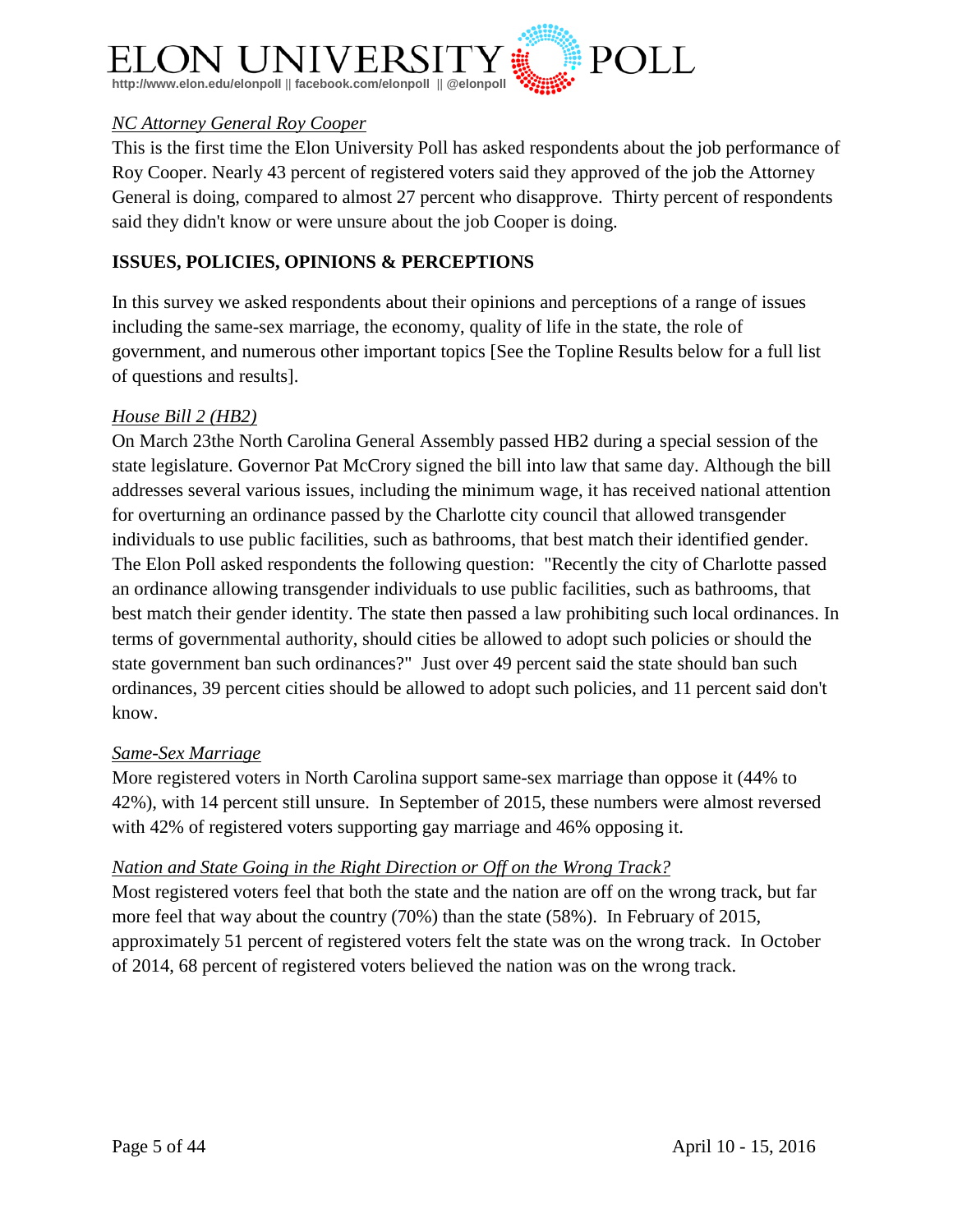

### <span id="page-5-0"></span>**TOPLINE RESULTS**

#### <span id="page-5-1"></span>**Election 2016**

In the 2016 election voters in North Carolina will vote for candidates running for president, governor & the U.S. Senate. I am going to ask you about a few possible races we might see in November.

#### **Clinton vs. Trump**

If the 2016 presidential election was between [Republican Donald Trump & Democrat Hilary Clinton] who would you vote for? [candidates rotated]

#### **Clinton vs. Cruz**

If the 2016 presidential election was between [Republican Ted Cruz & Democrat Hilary Clinton] who would you vote for? [candidates rotated]

#### **Sanders vs. Trump**

If the 2016 presidential election was between [Republican Donald Trump & Democrat Bernie Sanders] who would you vote for? [candidates rotated]

#### **Sanders vs. Cruz**

If the 2016 presidential election was between [Republican Ted Cruz & Democrat Bernie Sanders] who would you vote for? [candidates rotated]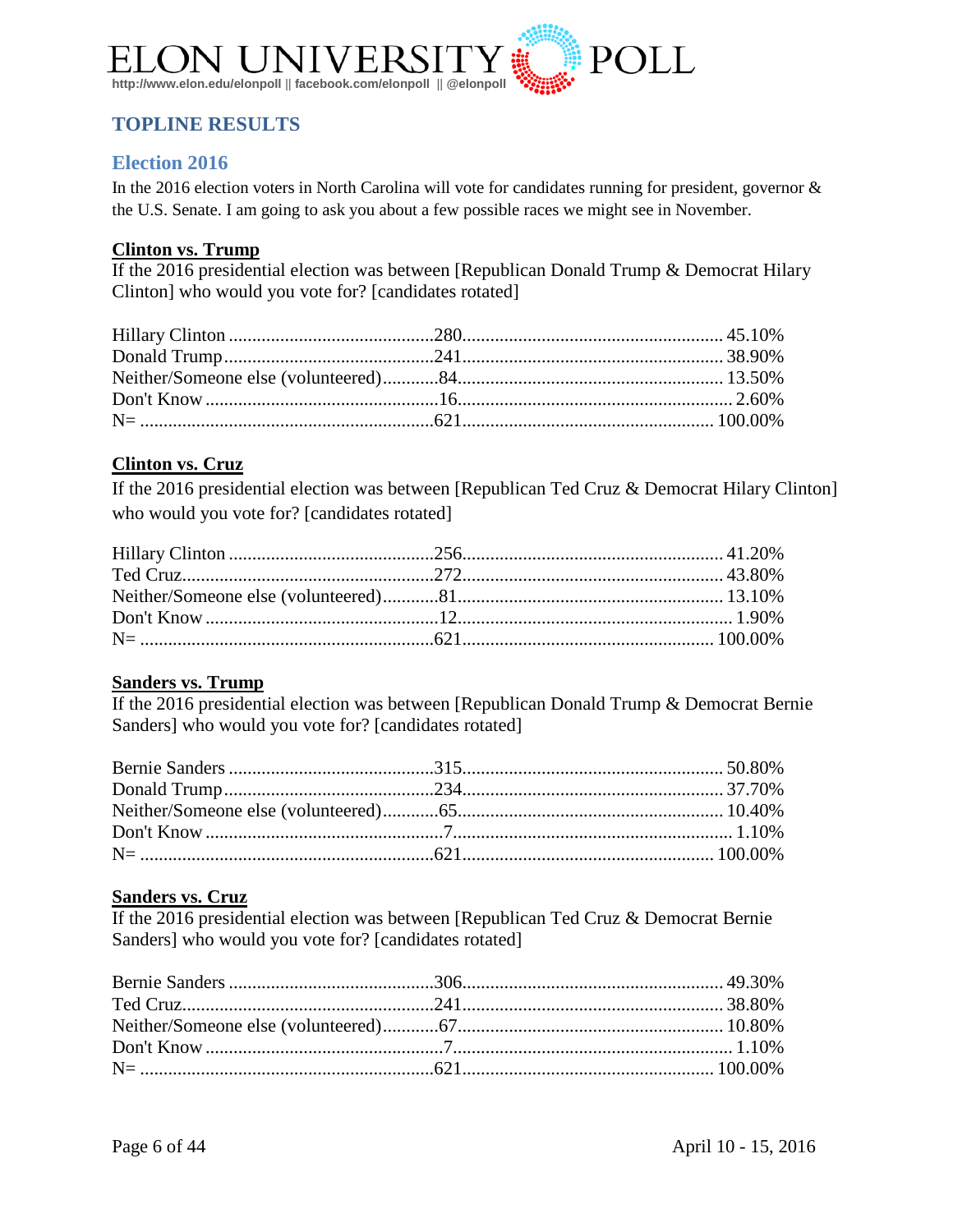

#### **McCrory vs. Cooper**

If the election for governor in North Carolina was held today would you vote for [Republican Pat McCrory or Democrat Roy Cooper]? [candidates rotated]

#### **Burr vs. Ross**

If the election for US Senate was held today would you vote for [Republican Richard Burr, Democrat Deborah Ross or someone else] who would you vote for? [candidates rotated]

**Republican Nomination** [Only asked of Republicans and Republican Leaning Independents] If you could pick any person, even if they aren't currently running, to be the Republican presidential nominee, who would you choose? [open-ended]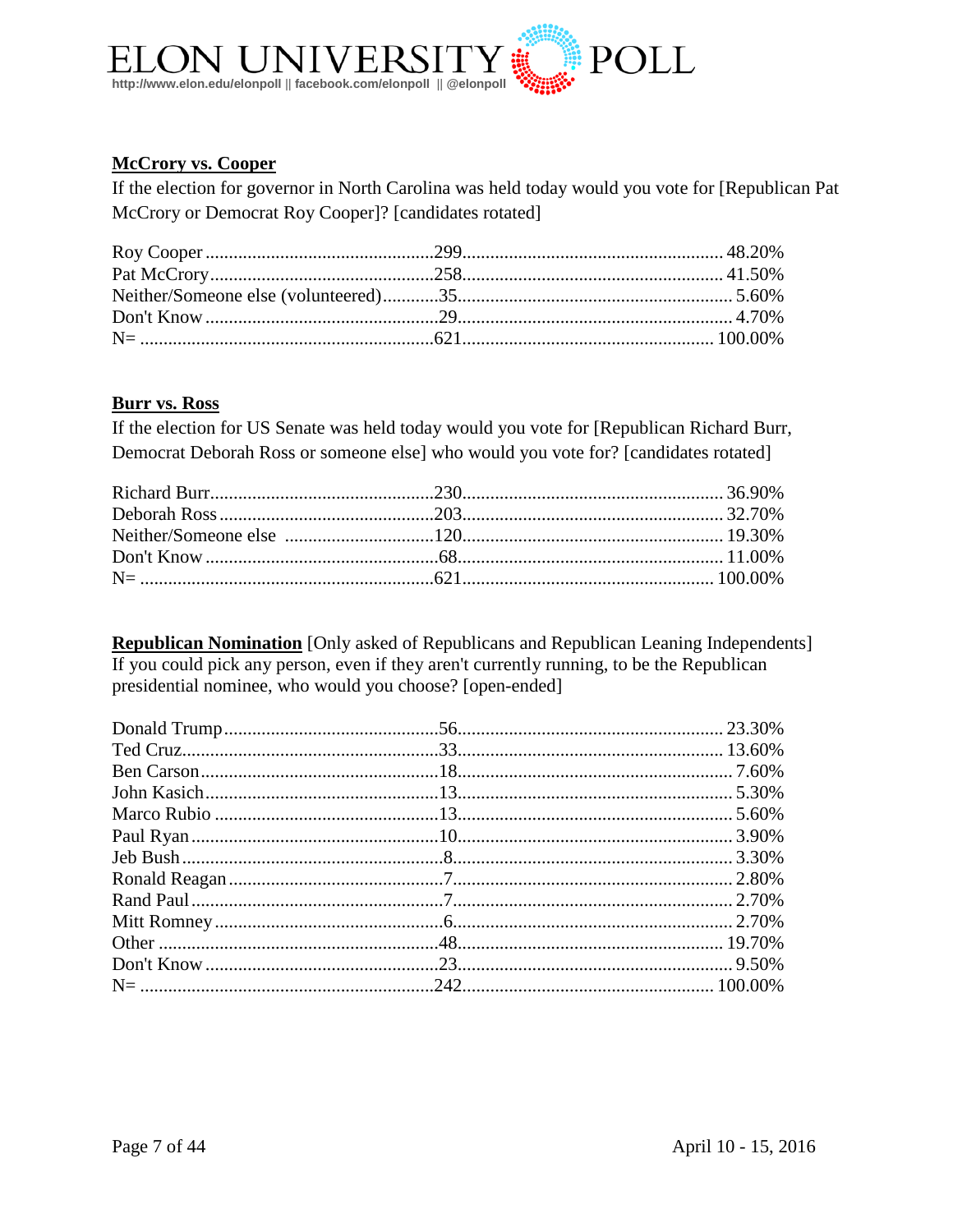

**Democratic Nomination** [Only asked of Democrats and Democratic Leaning Independents] If you could pick any person, even if they aren't currently running, to be the Democratic presidential nominee, who would you choose? [open-ended]

### <span id="page-7-0"></span>**Approval Ratings**

#### **Approval of the President**

Do you [approve or disapprove] of the way Barack Obama is handling his job as president?

#### **Approval of Congress**

Do you [approve or disapprove] of the way Congress is doing its job?

#### **Approval of the Governor**

Do you [approve or disapprove] of the way Pat McCrory is handling his job as governor?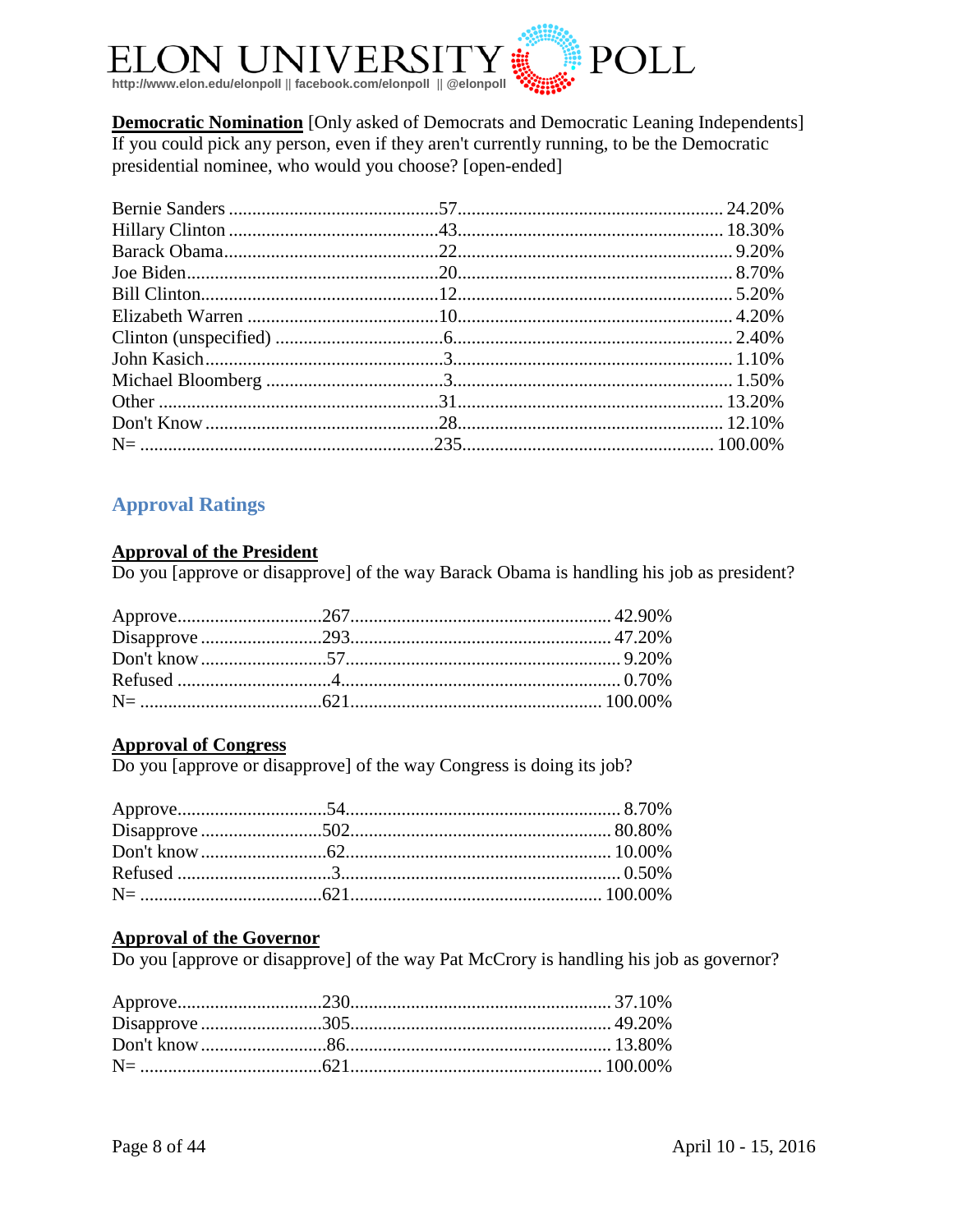

#### **Approval of the NC General Assembly**

What about the state legislature in Raleigh? Do you [approve or disapprove] of the way the North Carolina General Assembly is doing its job?

#### **Approval of U.S. Senator Thom Tillis**

Do you [approve or disapprove] of the way Thom Tillis is handling his job as US Senator?

#### **Approval of U.S. Senator Richar Burr**

Do you [approve or disapprove] of the way Richard Burr is handling his job as US Senator?

#### **Approval of Attorney General Roy Cooper**

Do you [approve or disapprove] of the way Roy Cooper is handling his job North Carolina Attorney General?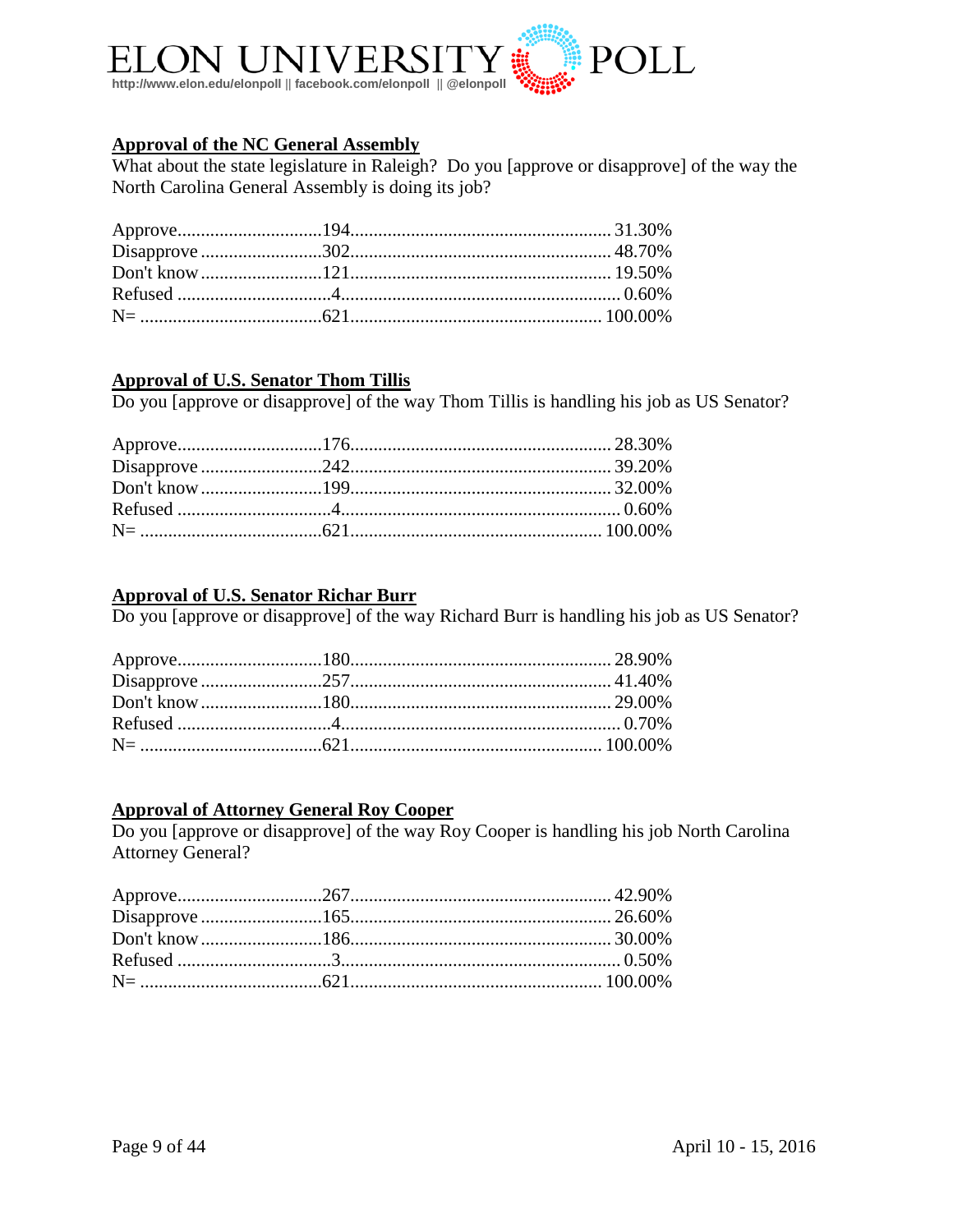

#### <span id="page-9-0"></span>**Issues, Policies, Opinions & Perceptions**

#### **Right Track – Wrong Track: Country**

Do you think things in the nation are generally headed in the right direction or do you think things are off on the wrong track?

#### **Right Track – Wrong Track: State**

Now, thinking about things in this state, do you think things in North Carolina are going in the right direction, or do you think things are off on the wrong track?

#### **Quality of life**

How would you rate the overall quality of life in North Carolina today, compared with 5 years ago? Would you say it is much better, somewhat better, about the same, somewhat worse, much worse?

#### **Gay marriage**

Do you support or oppose gay [same-sex] marriage?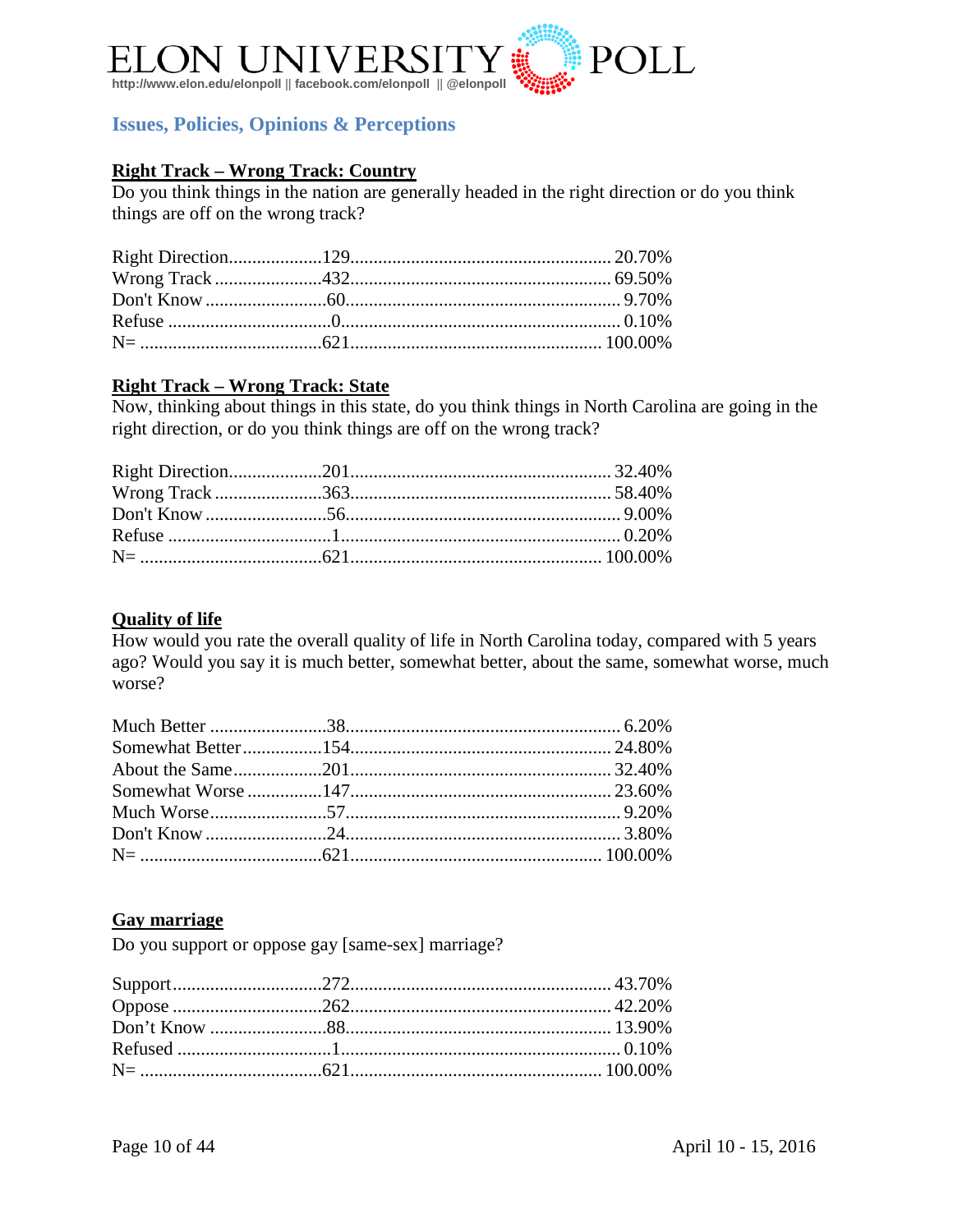

#### **Gun control**

In general, do you think North Carolina gun control laws should be make [more strict; less strict; or kept the same]

#### **Teacherpay**

In general, do you think teachers in North Carolina K through 12 public schools are paid too much, too little, or about right.

#### **HB2**

Recently the city of Charlotte passed an ordinance allowing transgender individuals to use public facilities, such as bathrooms, that best match their gender identity. The state then passed a law prohibiting such local ordinances. In terms of governmental authority, should cities be allowed to adopt such policies or should the state government ban such ordinances?

#### **Minimum wage**

| What do you think the minimum hourly wage in North Carolina should be? [open-ended] |  |
|-------------------------------------------------------------------------------------|--|
|                                                                                     |  |
|                                                                                     |  |
|                                                                                     |  |
|                                                                                     |  |
|                                                                                     |  |
|                                                                                     |  |
|                                                                                     |  |
|                                                                                     |  |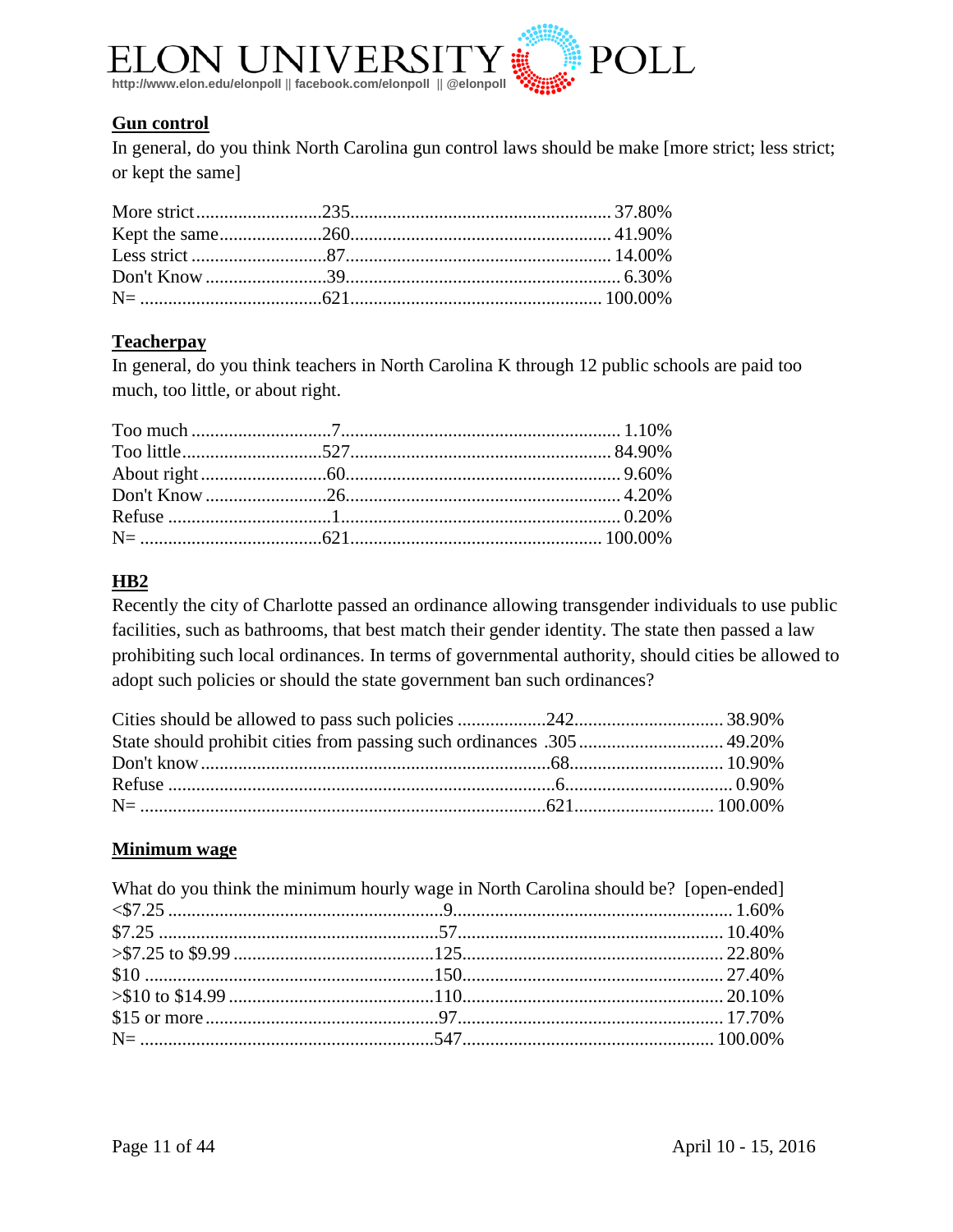

#### **Minimum wage 2**

Should cities and municipalities in North Carolina be able to create a local minimum hourly wage that is above the state's minimum? Or should state law require all cities to have the same minimum wage?

#### **Prospective Economic Evaluation**

Do you expect the economy to get better, get worse, or stay about the same over the next year?

### **Agree - Disagree**

I'm going to read several statements. Please tell me for each one whether you strongly agree, agree, disagree, or strongly disagree with the statement. [LIST ROTATED RANDOMLY]:

The state should provide aid to low-income college students, even if I have to pay more taxes.

I would be willing to pay more taxes to increase money for public schools.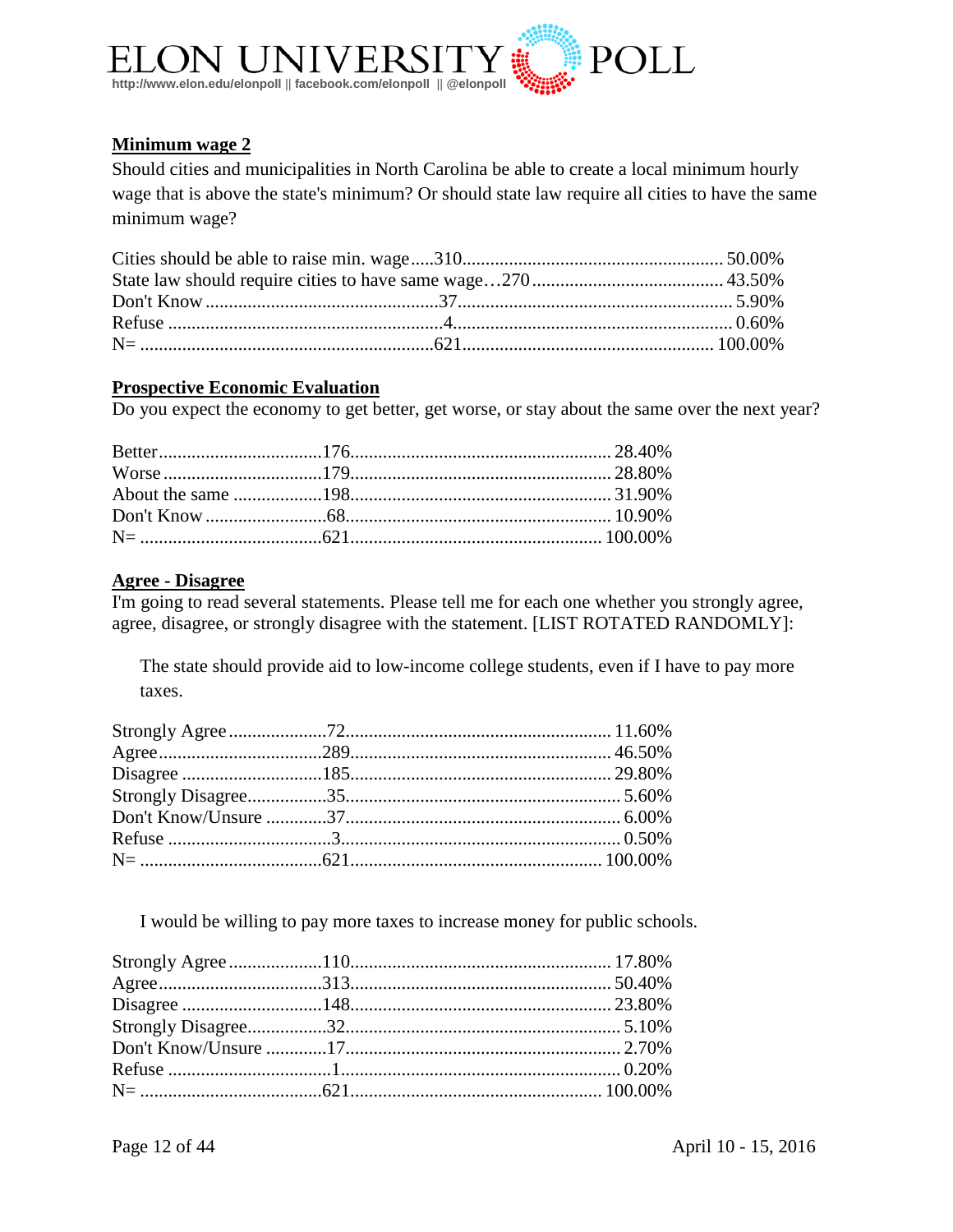

The state should reduce taxes, even if this means spending less on social programs like healthcare and unemployment benefits.

North Carolina should invest more in local roads, even if I have to pay more taxes.

Churches and other religious organizations should keep out of political matters.

The federal government has intruded into areas of law and regulation that are better left to the states.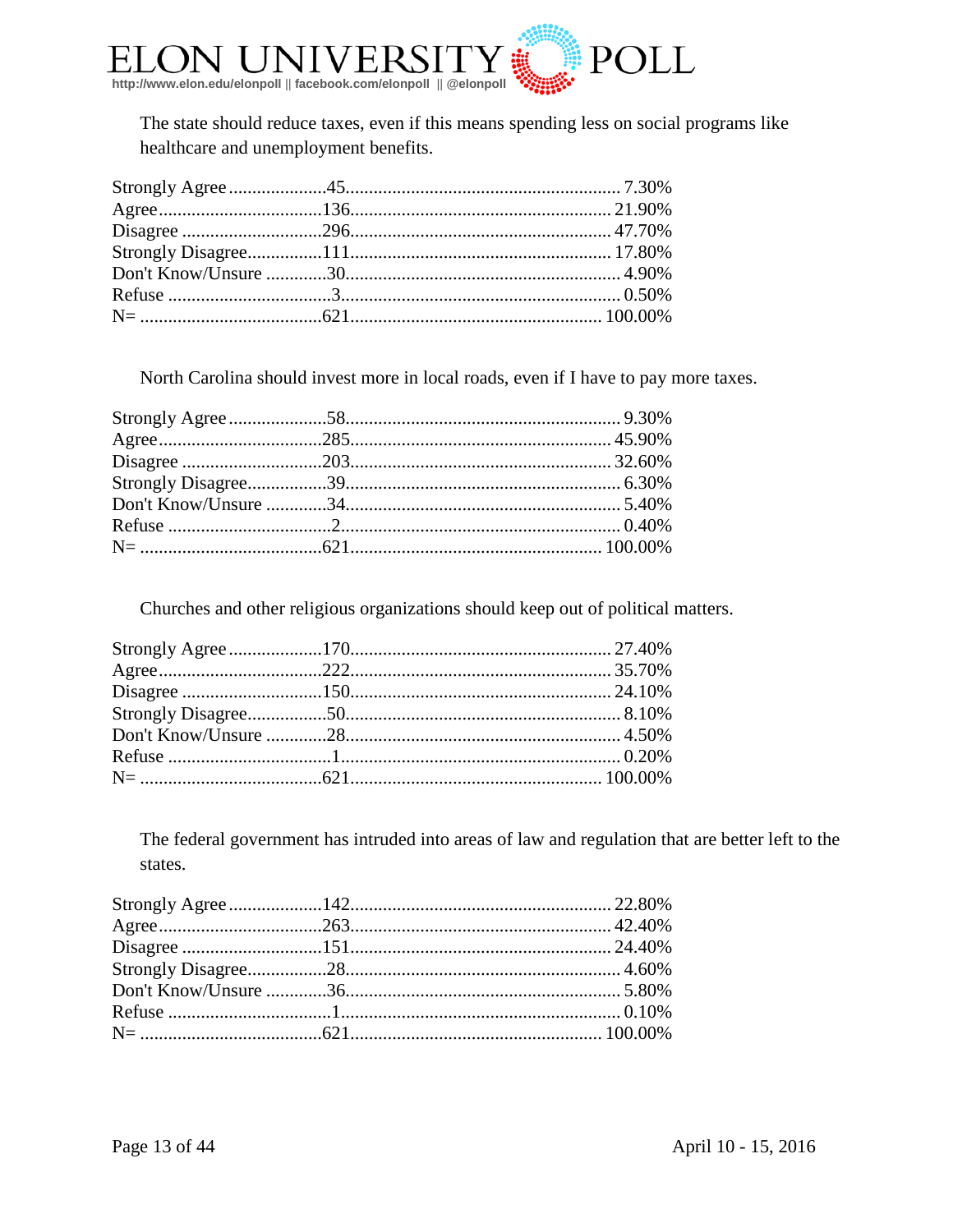

State government has intruded into areas of law and regulation that are better left to the municipal governments.

Attacking or victimizing a person because of their gender or sexual identity should be a hate crime.

Politicians should stand for the principles they believe in rather than compromise to get things done.

North Carolina should open up more of its lands and waters for energy development, such as oil and gas.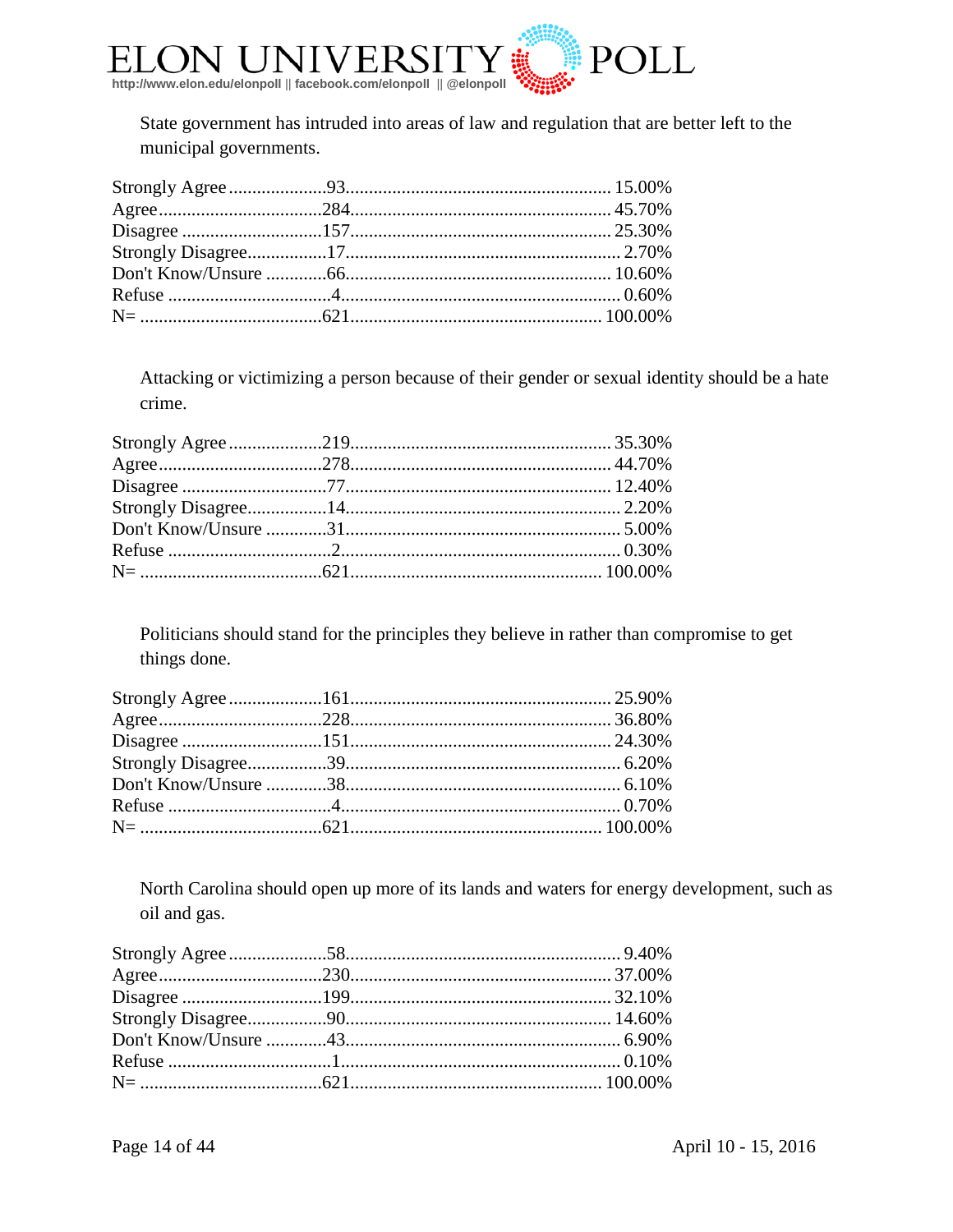

#### **Pairs of statements**

I'm going to read you some pairs of statements that will help us understand how you feel about a number of things. As I read each pair, tell me whether the FIRST statement or the SECOND statement comes closer to your own views — even if neither is exactly right. The first pair is... [PAIRS RANDOMLY ROTATED]

"Government is almost always wasteful and inefficient" OR "Government often does a better job than people give it credit"

"Government regulation of business is necessary to protect the public interest" OR "Government regulation of business usually does more harm than good"

"Poor people today have it easy because they can get government benefits without doing anything in return" OR "Poor people have hard lives because government benefits don't go far enough to help them live decently"

"Immigrants today are a benefit to North Carolina because of their hard work and job skills" OR "Immigrants today are a burden to North Carolina because they use public services"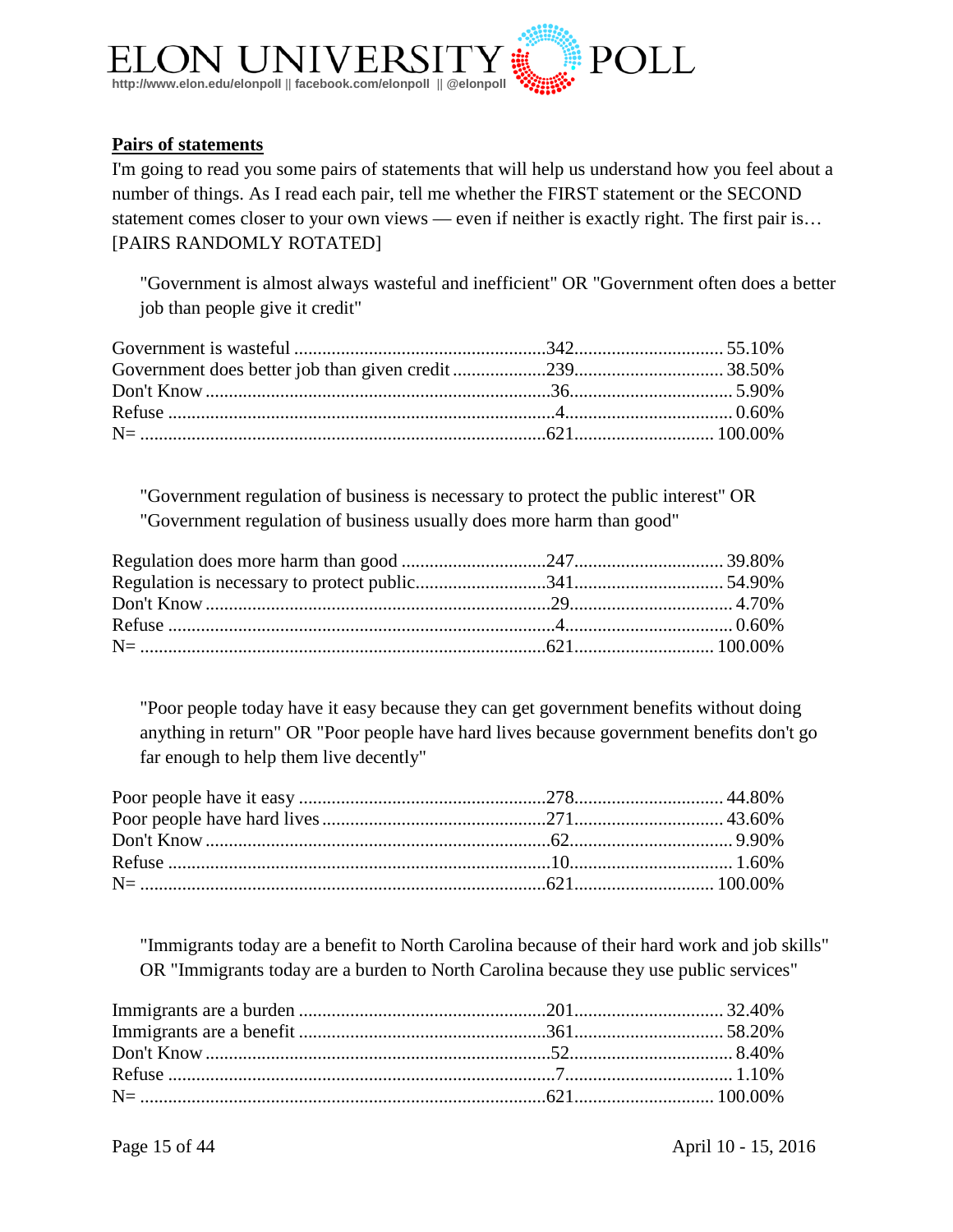

"The economic system in this country unfairly favors powerful interests" OR " The economic system in this country is generally fair to most Americans"

"The best way to ensure peace is through military strength" OR "Good diplomacy is the best way to ensure peace"

"Most corporations make a fair and reasonable amount of profit" OR "Business corporations make too much profit"

"Stricter environmental laws and regulations cost too many jobs and hurt the economy" OR "Stricter environmental laws and regulations are worth the cost"

#### **Spending**

Our state is faced with many problems, none of which can be solved easily or inexpensively. I'm going to name some of these problems and for each one I'd like you to tell me whether you think we are spending too much money on it, too little money, or about the right amount. First, are we spending too much, too little, or about the right amount on [LIST ROTATED RANDOMLY]: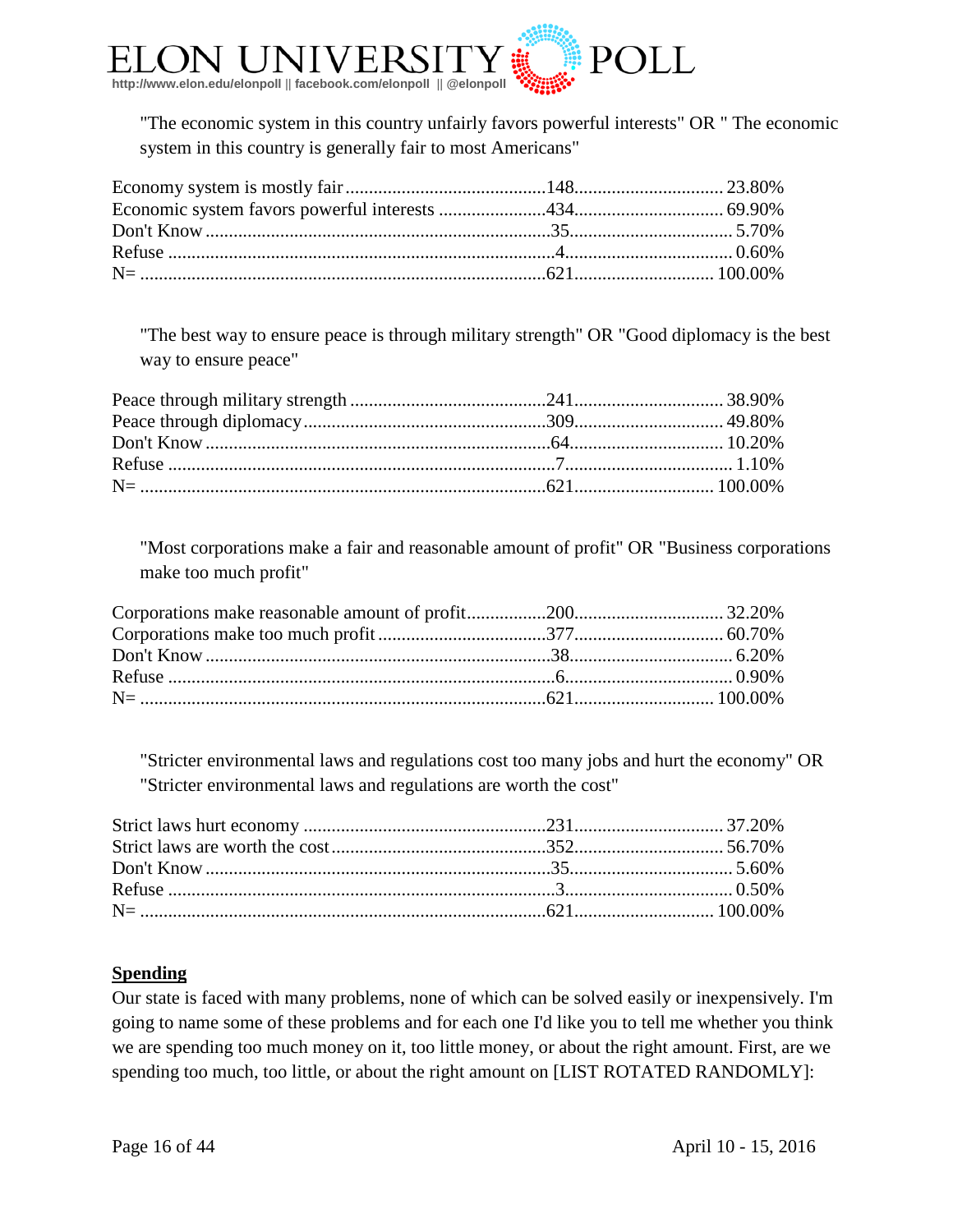

#### Law enforcement

#### Dealing with drug addiction

#### Increasing access to healthcare for all residents of North Carolina

#### Mental health services

#### **Highways and bridges**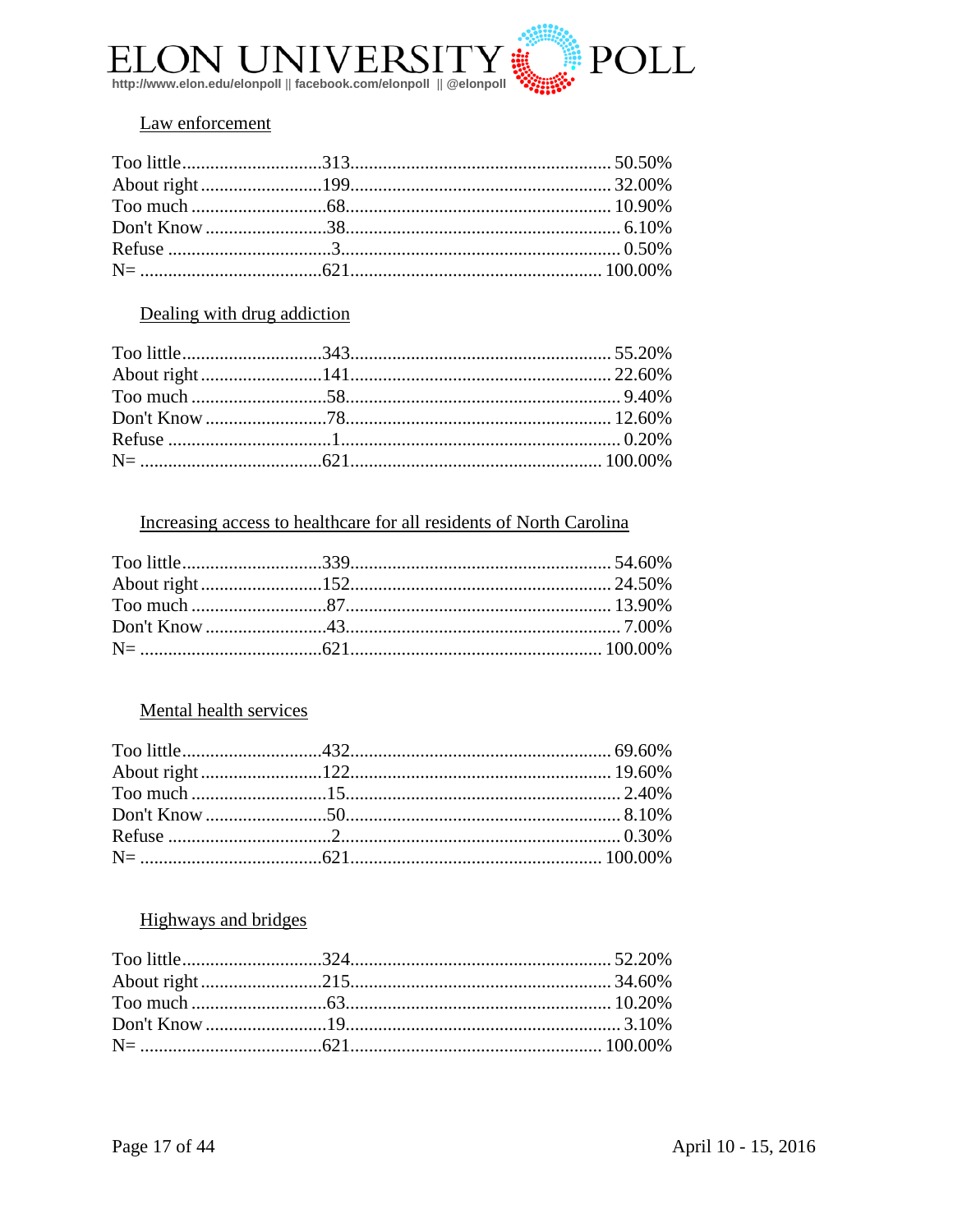

#### **Mass transportation**

#### Parks and recreation

#### **Assistance for childcare**

#### Assistance for the poor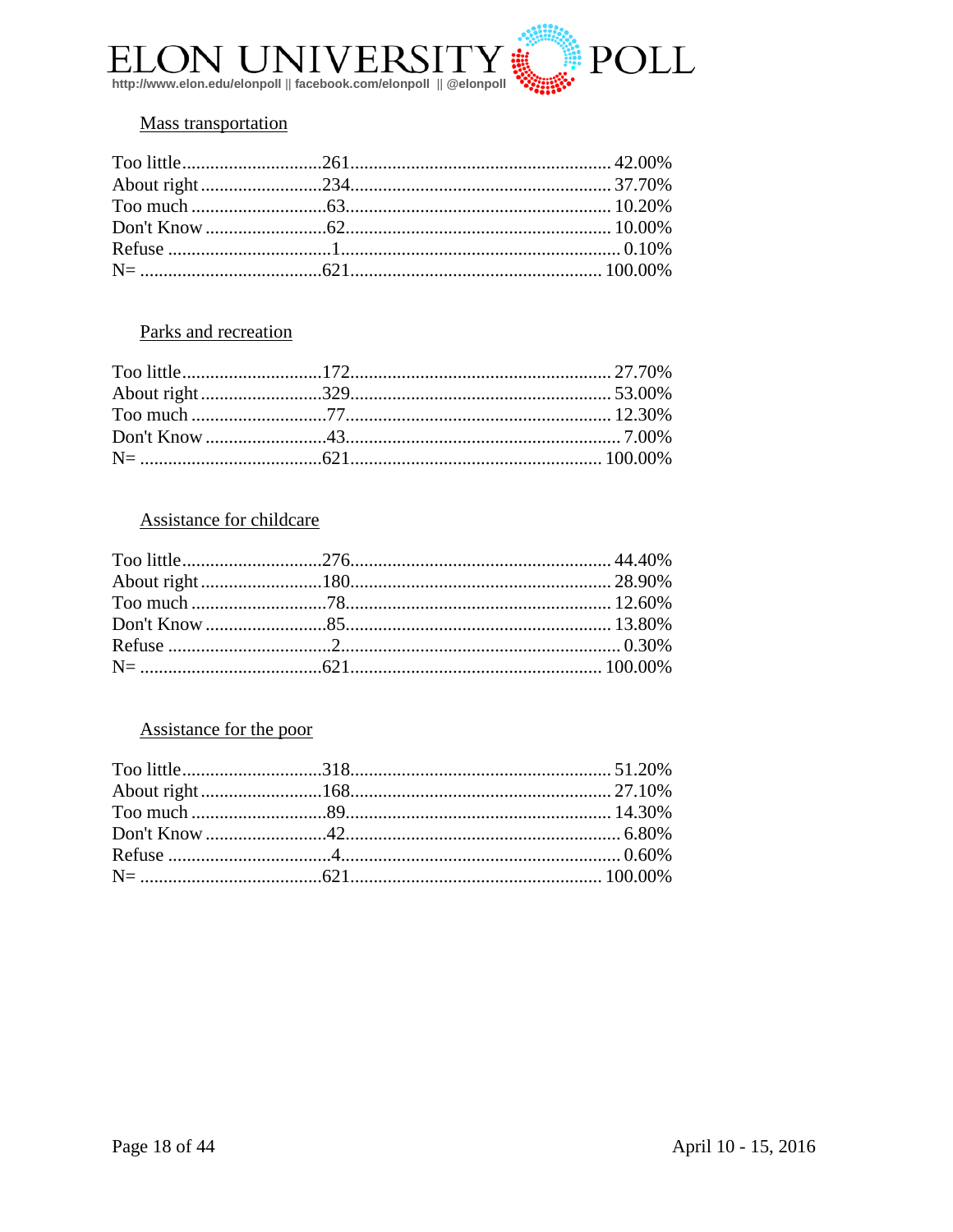

#### <span id="page-18-0"></span>**Demographics**

#### **PartyID**

Generally speaking, do you usually think of yourself as a Democrat, Republican, Independent, or something else? (If Party ID=1) Would you call yourself a strong Democrat or not a strong Democrat? (If Party ID = 2)Would you call yourself a strong Republican or not a strong Republican? (If Party ID = 3, 4, or 8) Do you think of yourself as closer to the Republican Party or Democratic Party?

#### **Ideology**

When it comes to politics, do you usually think of yourself as liberal, moderate, conservative, or haven't you thought much about this? Would you call yourself extremely conservative/liberal or not extremely conservative/liberal ? Would you call yourself slightly conservative or slightly liberal? If you had to choose, would you consider yourself a liberal, a conservative, or a moderate?

#### **Race**

For statistical purposes only, could you please tell me your race or ethnic background? [CHECK ALL THAT APPLY]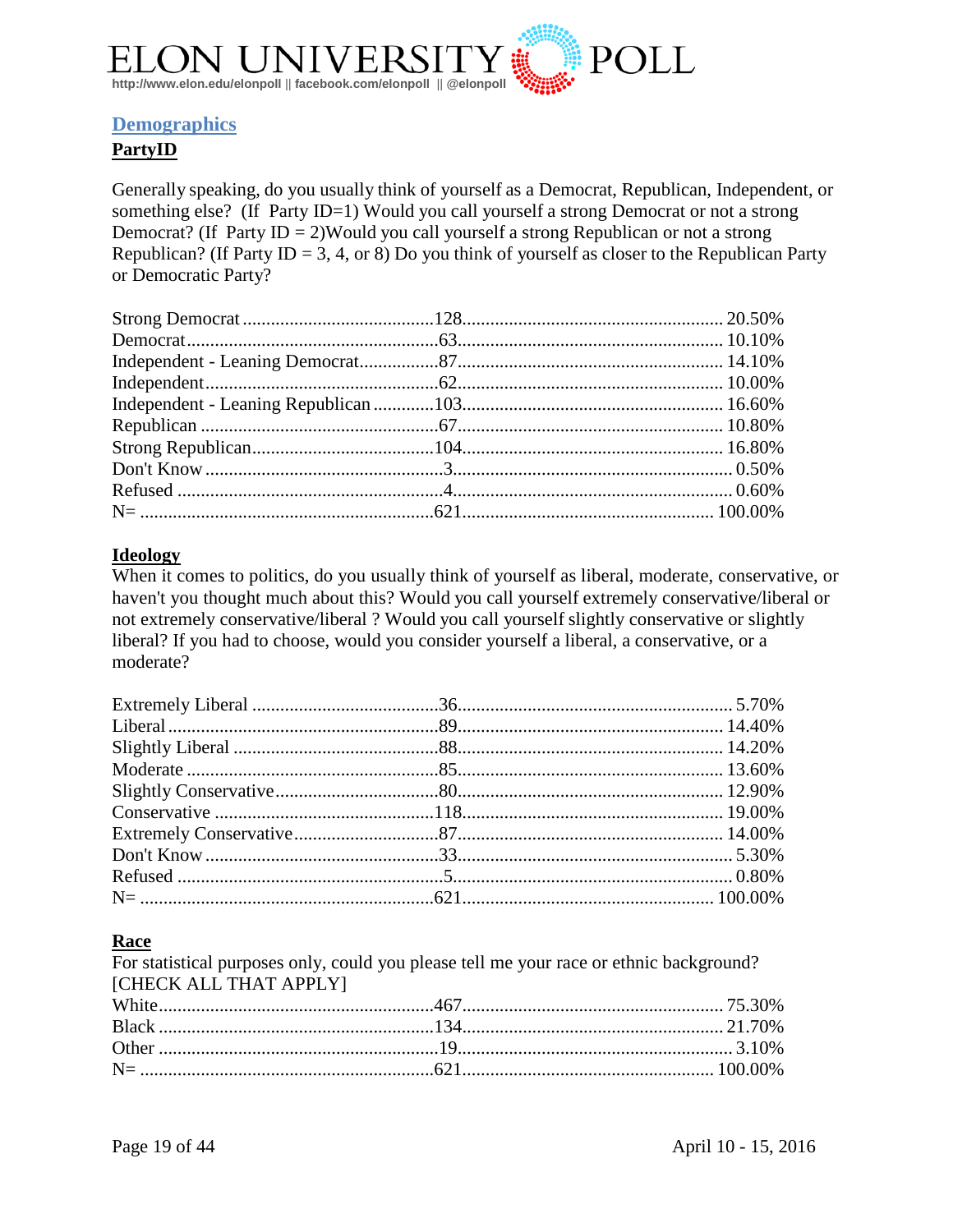

#### **Married**

Are you single, married, divorced, separated, or widowed?

#### Educ

How much school have you completed?

#### $\mathbf{Age}$

How old are you? [Recorded as continuous variable]

### **Church Attendance**

Lots of things come up that keep people from attending religious services even if they want to. Thinking about your life these days, do you ever attend religious services, apart from occasional weddings, baptisms or funerals? [If Attend  $=$  YES] Do you go to religious services every week, almost every week, once or twice a month, a few times a year, or never?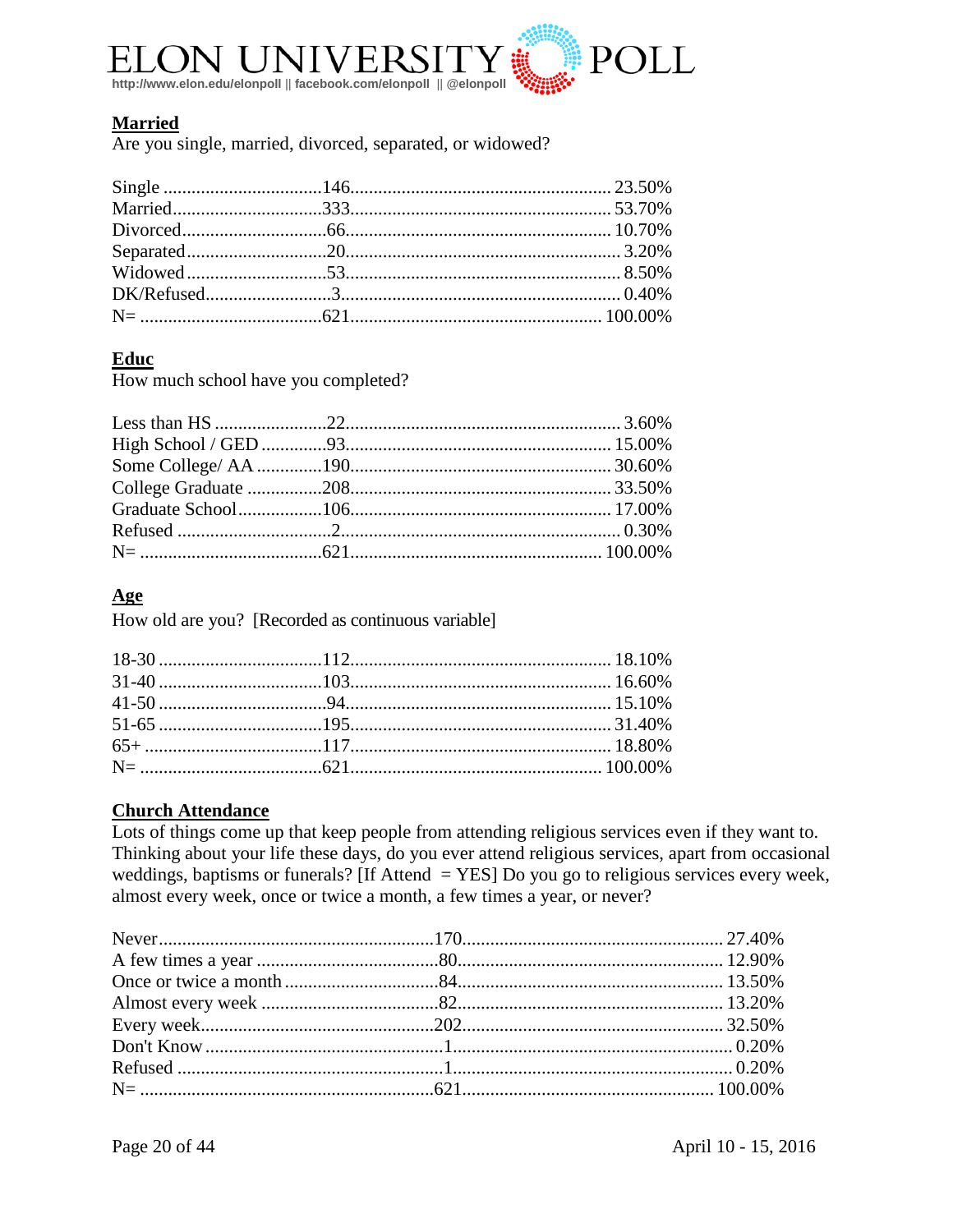

#### **Relig**

Do you consider yourself Christian, Jewish, Muslim, something else, or not religious? Do you consider yourself Protestant, Catholic, Mormon, or something else? (if Christian) [Born Again Question {below} added to Protestant coding]

#### **Evangelical**

Some people think of themselves as evangelical or born again Christians. Do you ever consider yourself in either of these ways?

#### **Income**

Is your annual household income more or less than \$50,000? (If = Under \$50,000) Is it more or less than \$25,000? (If = Over \$50,000) Is it more or less than \$75,000?

#### **NativeNC**

Are you originally from North Carolina?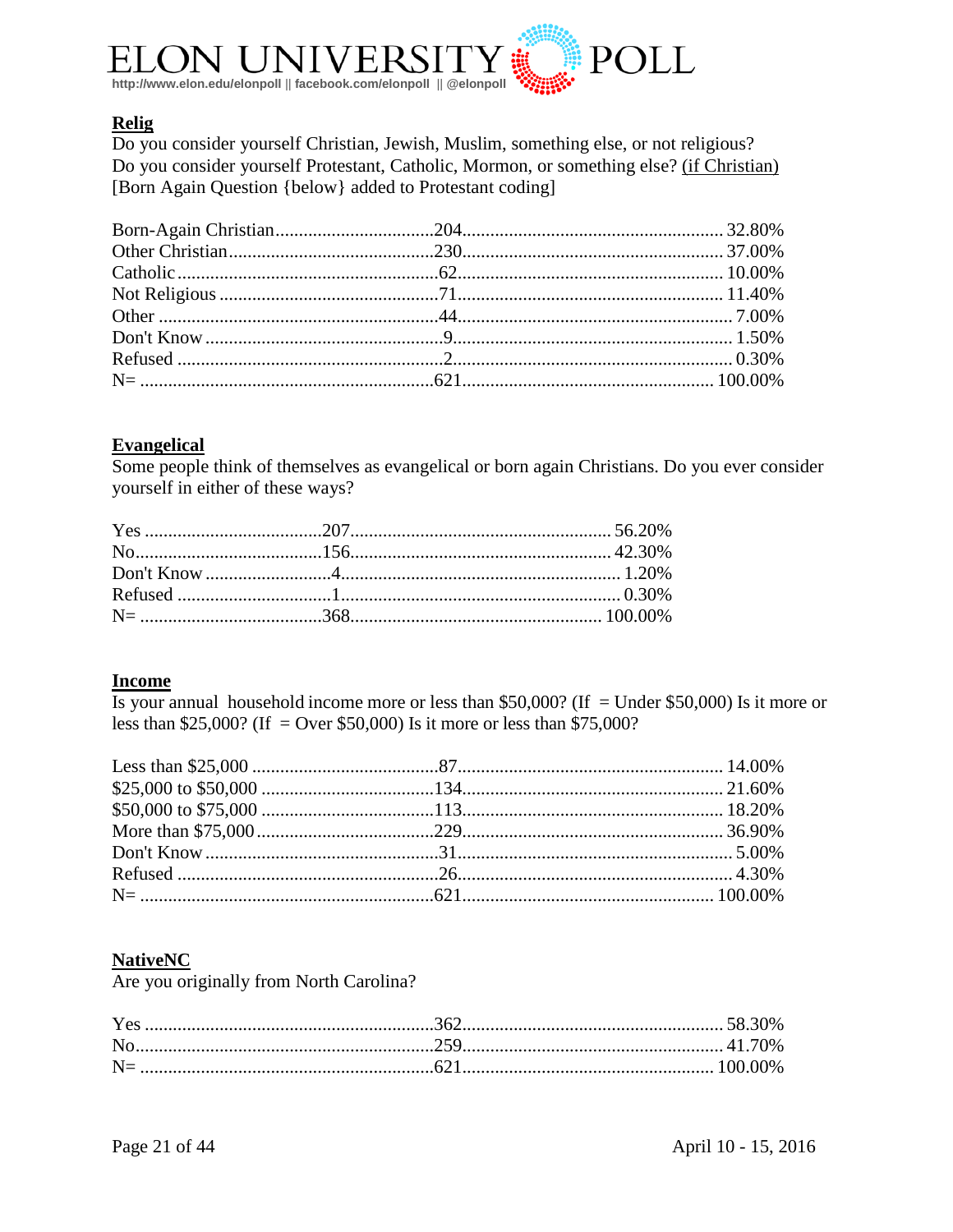

#### **Years**

How many years have you lived in North Carolina?

*Average = 35.3; Median = 31*

### **State/Country**

What state or country did you live prior to moving to North Carolina? [Top 24 most frequently mentioned state or country].

| 1. Virginia       | 9. Pennsylvania   | 17. Kentucky      |
|-------------------|-------------------|-------------------|
| 2. New York       | 10. Massachusetts | 18. Arizona       |
| 3. Florida        | 11. Georgia       | 19. West Virginia |
| 4. Ohio           | 12. Tennessee     | 20. Maryland      |
| 5. South Carolina | 13. Wisconsin     | 21. Utah          |
| 6. California     | 14. Michigan      | 22. Mexico        |
| 7. New Jersey     | 15. Connecticut   | 23. Germany       |
| 8. Texas          | 16. Indiana       | 24. Saudi Arabia  |

#### **Employed**

What best describe your employment status: employed full-time; employed part-time; selfemployed; a homemaker; retired; a student; or currently unemployed?

#### **Employment Insecurity** [If employment = 1 or 2]

How worried are you about losing your job--very worried, somewhat worried, not too worried, or not worried at all?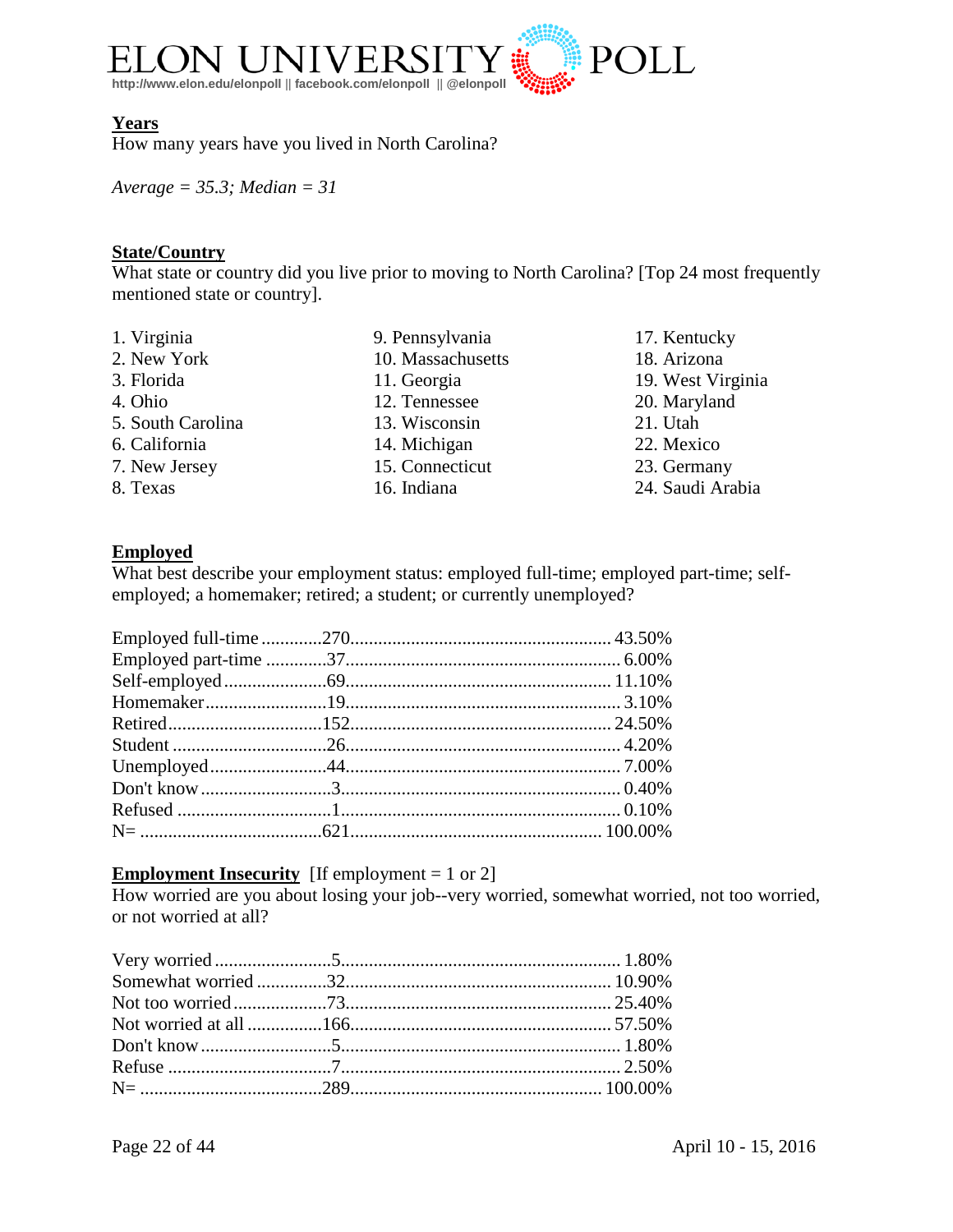

#### **Children/Public School**

Do you have children in the public school system in elementary, middle, junior high or high school?

#### **College**

Does any member of your household or immediate family currently attend a community college, college, university or technical school in North Carolina?

#### **Phone Use**

[asked to cell phones only] Do you have a land line phone? [asked to land line phones only] Do you have a cell phone?

#### **Internet**

Does your home have a high speed internet connection, such as DSL or a cable modem or a wireless internet connection?

#### **Completion Script**

That's all the questions I have for you today. Thank you for participating in the Elon University Poll. We really appreciate your time. Have a great [afternoon / night]!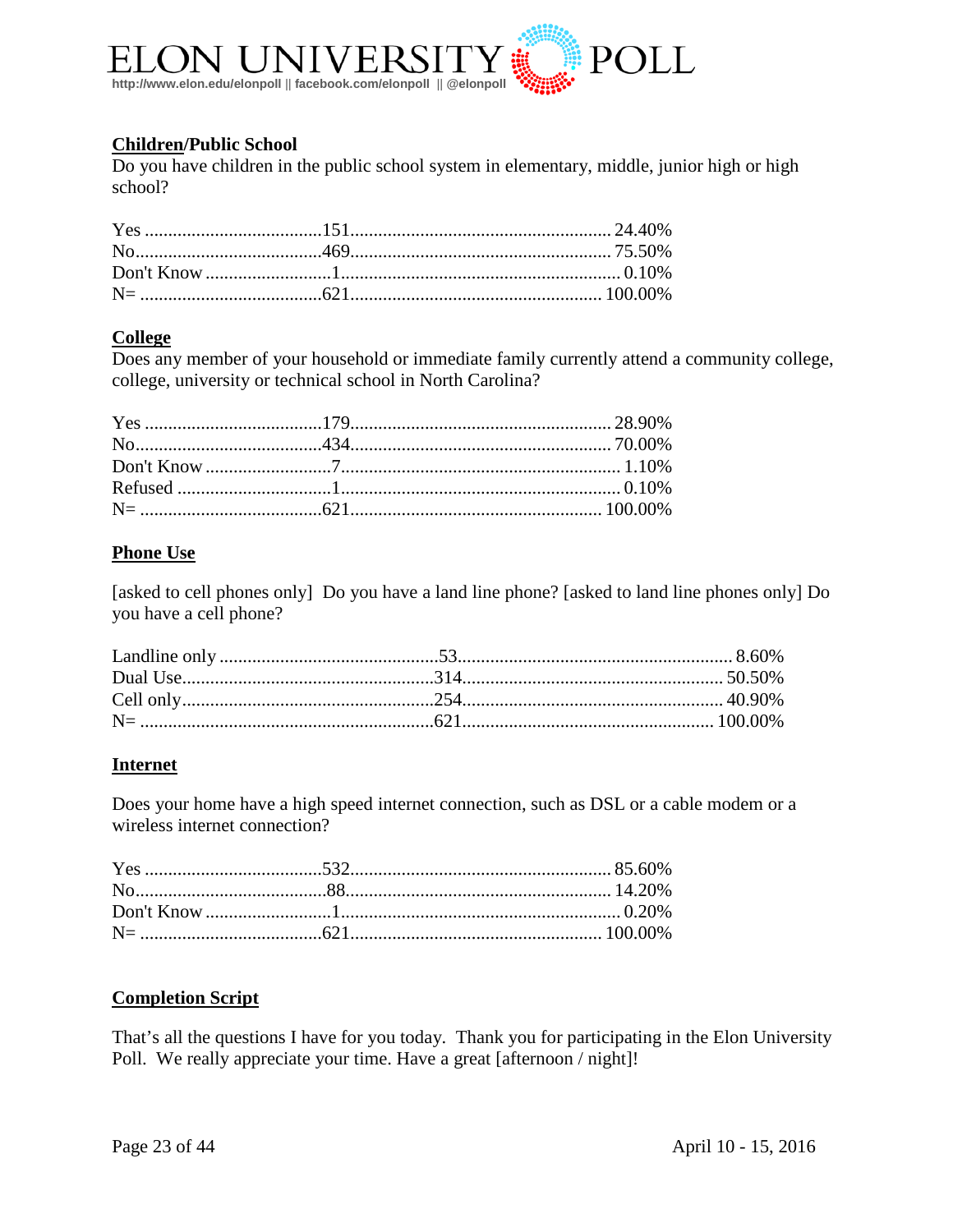

#### **POST-INTERVIEW QUESTIONS**

Sex<br>Was the person male or female?

Accent<br>Did the person have a Southern accent?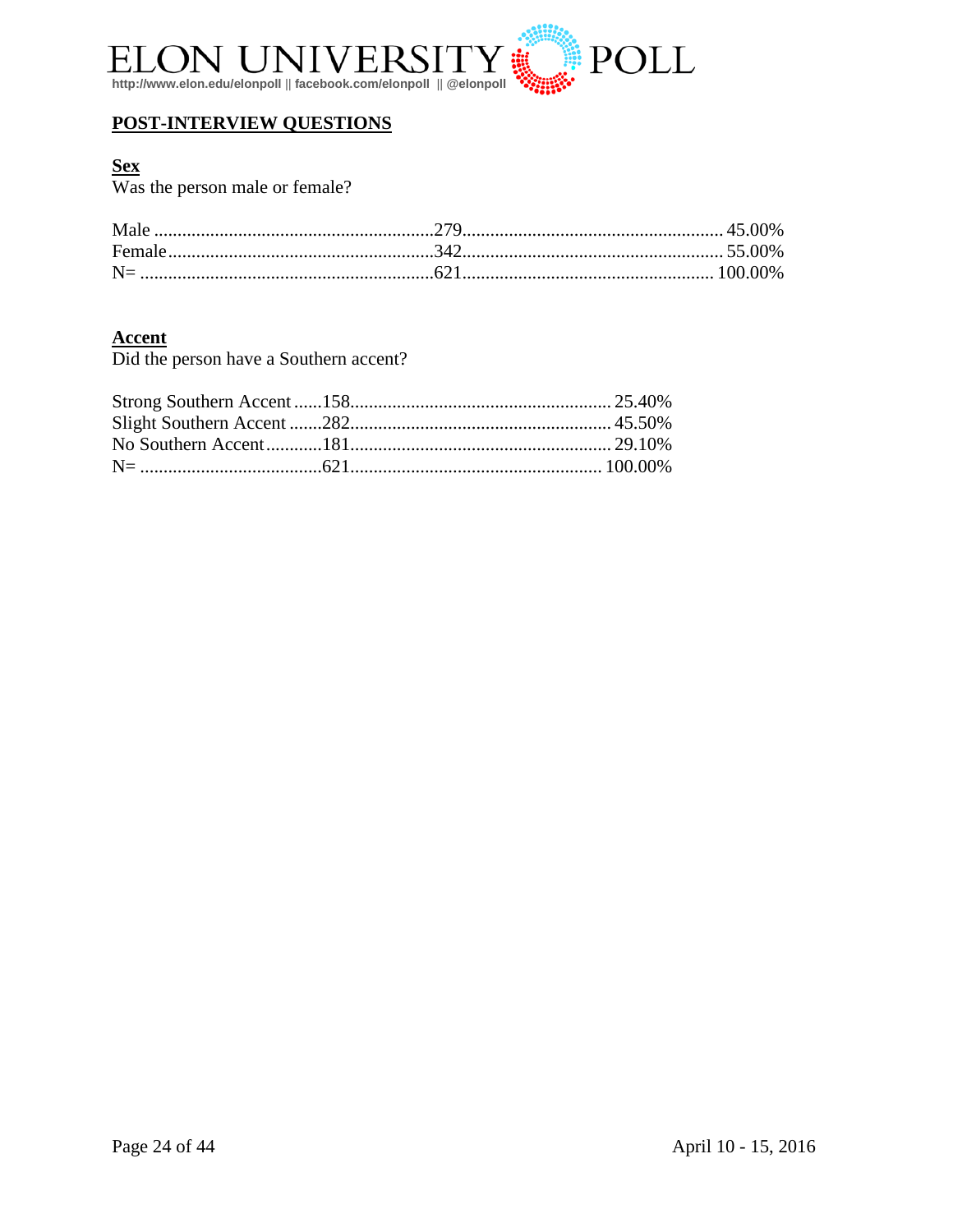

### <span id="page-24-0"></span>**Cross Tabulations**

### <span id="page-24-1"></span>**Cross-Tabs Approval**

|                      |                | <b>Obama Approval</b>       |                |                  |       |
|----------------------|----------------|-----------------------------|----------------|------------------|-------|
|                      | Approve        | Disapprove                  | Don't know     | Refused          | Total |
|                      | $\%$           | $\%$                        | $\%$           | $\%$             | $\%$  |
| <b>Democrats</b>     | 86             | 8                           | 6              | $\overline{0}$   | 100   |
| <b>Independents</b>  | 37             | 48                          | 14             | 1                | 100   |
| <b>Republicans</b>   | $\overline{4}$ | 90                          | 5              | $\mathbf{1}$     | 100   |
| Don't Know / Refused | 28             | 61                          | 10             | $\overline{0}$   | 100   |
| <b>Total</b>         | 43             | 47                          | 9              | 1                | 100   |
|                      | Approve        | <i>Disapprove</i>           | Don't know     | Refused          | Total |
|                      | $\%$           | $\%$                        | $\%$           | $\%$             | $\%$  |
| <b>White</b>         | 30             | 61                          | 9              | $\theta$         | 100   |
| <b>Black</b>         | 87             | 3                           | 8              | $\overline{2}$   | 100   |
| <b>Other</b>         | 61             | 25                          | 14             | $\boldsymbol{0}$ | 100   |
| <b>Total</b>         | 43             | 47                          | 9              | $\mathbf{1}$     | 100   |
|                      | Approve        | <i>Disapprove</i>           | Don't know     | Refused          | Total |
|                      | $\%$           | $\%$                        | $\%$           | $\%$             | $\%$  |
| <b>Male</b>          | 39             | 55                          | 6              | $\overline{0}$   | 100   |
| <b>Female</b>        | 47             | 41                          | 11             | 1                | 100   |
| <b>Total</b>         | 43             | 47                          | 9              | 1                | 100   |
|                      |                | <b>Approval of Congress</b> |                |                  |       |
|                      | Approve        | <i>Disapprove</i>           | Don't know     | Refused          | Total |
|                      | $\%$           | $\%$                        | $\%$           | $\%$             | $\%$  |
| <b>Democrats</b>     | 9              | 83                          | 7              | $\mathbf{0}$     | 100   |
| <b>Independents</b>  | 7              | 82                          | 9              | $\mathbf{1}$     | 100   |
| <b>Republicans</b>   | 10             | 77                          | 13             | $\boldsymbol{0}$ | 100   |
| Don't Know / Refused | 18             | 52                          | 30             | $\boldsymbol{0}$ | 100   |
| <b>Total</b>         | 9              | 81                          | 10             | $\overline{0}$   | 100   |
|                      | Approve        | Disapprove                  | Don't know     | Refused          | Total |
|                      | $\%$           | $\%$                        | $\%$           | $\%$             | $\%$  |
| <b>White</b>         | $\overline{7}$ | 81                          | 11             | $\boldsymbol{0}$ | 100   |
| <b>Black</b>         | 13             | 77                          | 8              | $\overline{2}$   | 100   |
| <b>Other</b>         | 10             | 90                          | $\overline{0}$ | $\boldsymbol{0}$ | 100   |
| <b>Total</b>         | 9              | 81                          | 10             | $\boldsymbol{0}$ | 100   |
|                      | Approve        | <b>Disapprove</b>           | Don't know     | Refused          | Total |
|                      | $\%$           | %                           | $\%$           | $\%$             | $\%$  |
| <b>Male</b>          | 10             | 83                          | $\overline{7}$ | $\boldsymbol{0}$ | 100   |
| <b>Female</b>        | 8              | 79                          | 13             | 1                | 100   |
|                      | 9              |                             |                |                  |       |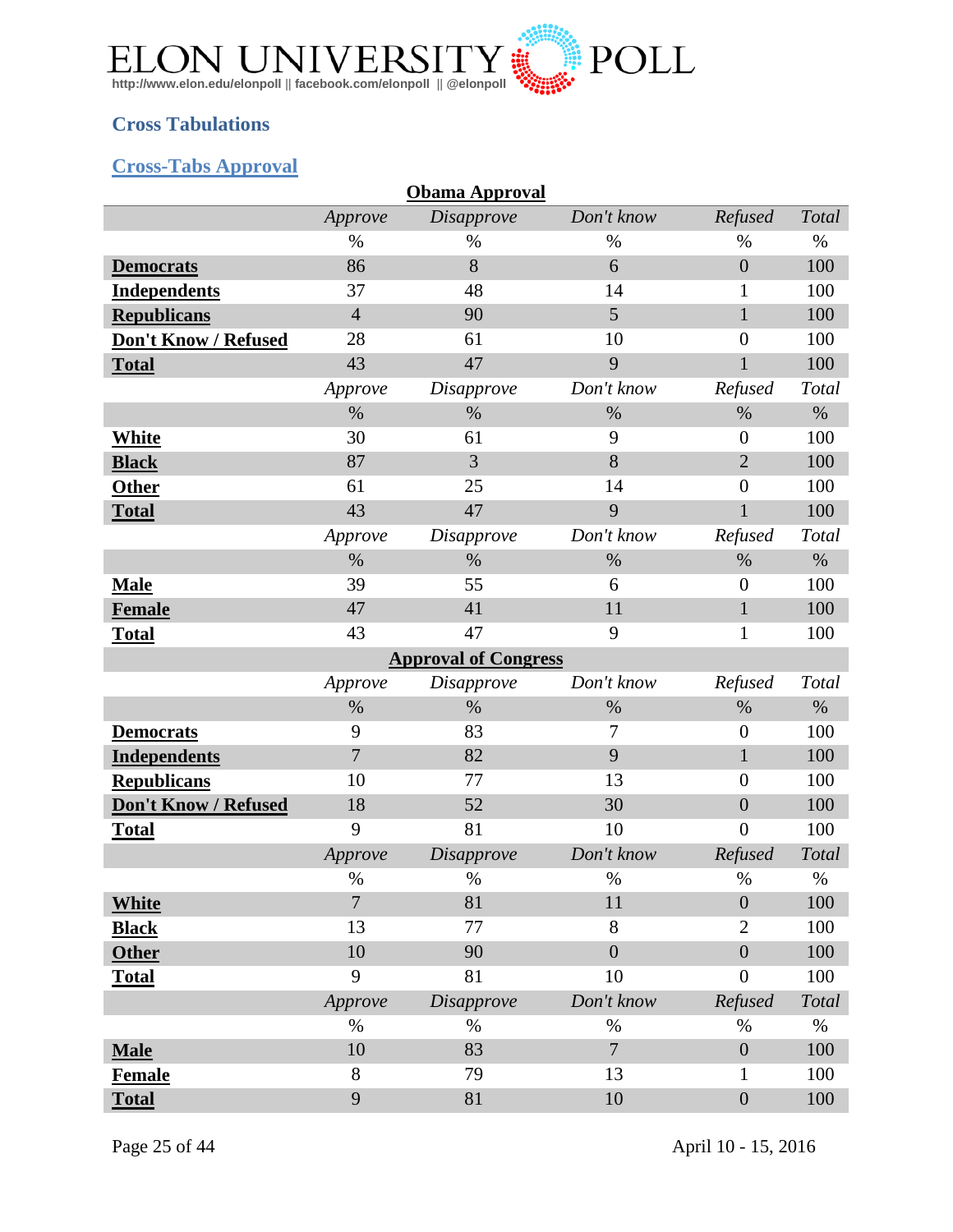

|                      |         | <b>McCrory Approval</b> |            |       |
|----------------------|---------|-------------------------|------------|-------|
|                      | Approve | <i>Disapprove</i>       | Don't know | Total |
|                      | %       | %                       | $\%$       | $\%$  |
| <b>Democrats</b>     | 12      | 78                      | 10         | 100   |
| <b>Independents</b>  | 35      | 47                      | 19         | 100   |
| <b>Republicans</b>   | 68      | 21                      | 11         | 100   |
| Don't Know / Refused | 41      | 48                      | 10         | 100   |
| <b>Total</b>         | 37      | 49                      | 14         | 100   |
|                      | Approve | <i>Disapprove</i>       | Don't know | Total |
|                      | $\%$    | %                       | $\%$       | $\%$  |
| <b>White</b>         | 41      | 45                      | 14         | 100   |
| <b>Black</b>         | 25      | 63                      | 12         | 100   |
| <b>Other</b>         | 34      | 47                      | 19         | 100   |
| <b>Total</b>         | 37      | 49                      | 14         | 100   |
|                      | Approve | <i>Disapprove</i>       | Don't know | Total |
|                      | $\%$    | $\%$                    | $\%$       | $\%$  |
| <b>Male</b>          | 48      | 43                      | 9          | 100   |
| <b>Female</b>        | 28      | 54                      | 17         | 100   |
| <b>Total</b>         | 37      | 49                      | 14         | 100   |

### **NCGA Approval**

|                      | Approve | <i>Disapprove</i> | Don't know | Refused        | Total |
|----------------------|---------|-------------------|------------|----------------|-------|
|                      | $\%$    | $\%$              | $\%$       | $\%$           | $\%$  |
| <b>Democrats</b>     | 15      | 69                | 16         | $\overline{0}$ | 100   |
| <b>Independents</b>  | 31      | 49                | 21         | $\overline{0}$ | 100   |
| <b>Republicans</b>   | 51      | 27                | 21         | 1              | 100   |
| Don't Know / Refused | 9       | 20                | 45         | 26             | 100   |
| <b>Total</b>         | 31      | 49                | 19         |                | 100   |
|                      | Approve | <i>Disapprove</i> | Don't know | Refused        | Total |
|                      | $\%$    | $\%$              | $\%$       | $\%$           | $\%$  |
| White                | 34      | 45                | 20         | 1              | 100   |
| <b>Black</b>         | 21      | 59                | 19         | $\overline{0}$ | 100   |
| <b>Other</b>         | 25      | 59                | 16         | $\overline{0}$ | 100   |
| <b>Total</b>         | 31      | 49                | 19         |                | 100   |
|                      | Approve | Disapprove        | Don't know | Refused        | Total |
|                      | $\%$    | $\%$              | $\%$       | $\%$           | $\%$  |
| <b>Male</b>          | 41      | 45                | 13         | $\mathbf{1}$   | 100   |
| <b>Female</b>        | 23      | 52                | 24         |                | 100   |
| <b>Total</b>         | 31      | 49                | 19         |                | 100   |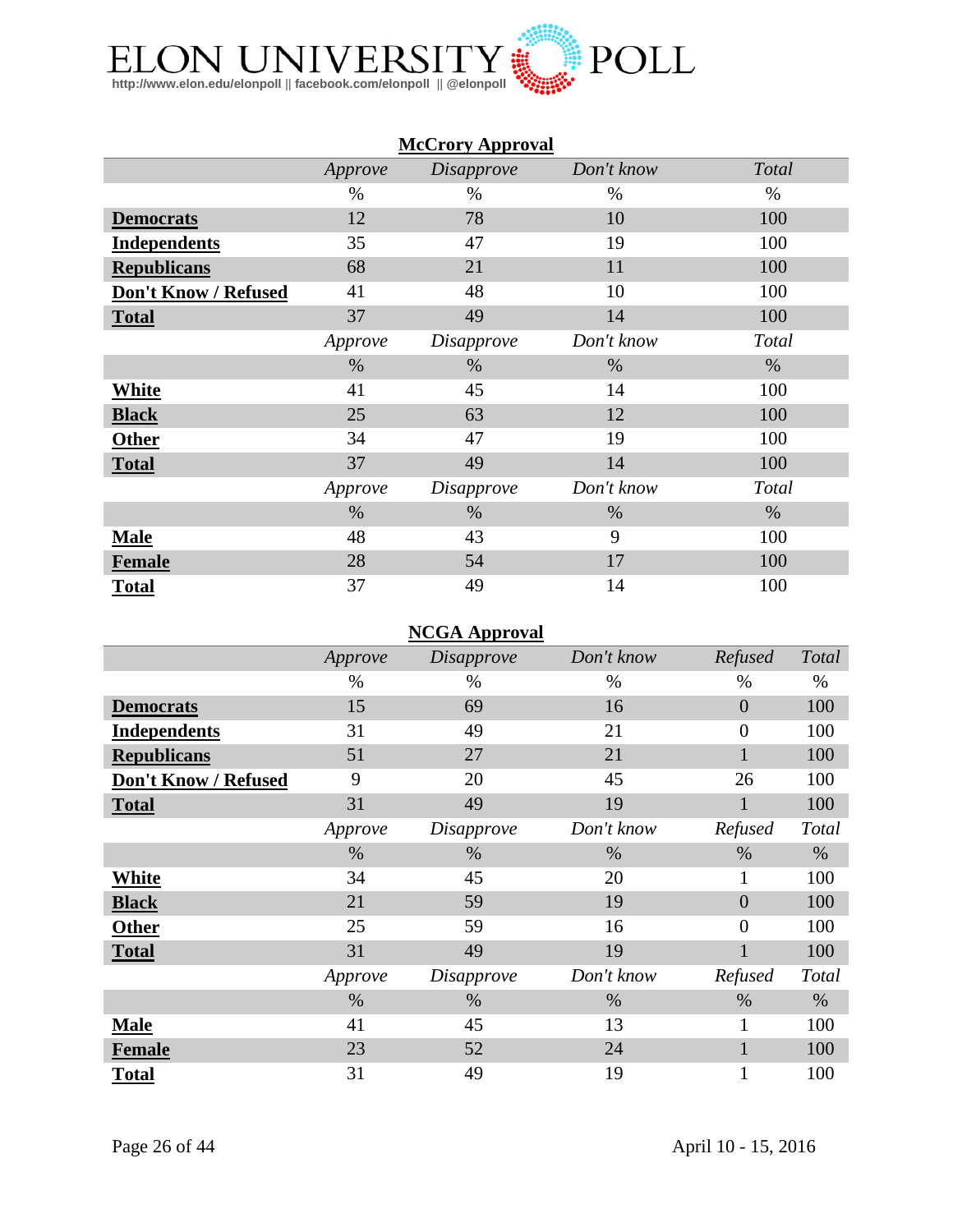

|                      |         | <b>Tillis Approval</b> |            |                |       |
|----------------------|---------|------------------------|------------|----------------|-------|
|                      | Approve | <b>Disapprove</b>      | Don't know | Refused        | Total |
|                      | $\%$    | $\%$                   | $\%$       | %              | $\%$  |
| <b>Democrats</b>     | 18      | 55                     | 27         | $\overline{0}$ | 100   |
| <b>Independents</b>  | 22      | 43                     | 35         | $\mathbf{1}$   | 100   |
| <b>Republicans</b>   | 48      | 17                     | 34         | $\mathbf{1}$   | 100   |
| Don't Know / Refused | 29      | 23                     | 30         | 18             | 100   |
| <b>Total</b>         | 28      | 39                     | 32         | $\mathbf{1}$   | 100   |
|                      | Approve | <i>Disapprove</i>      | Don't know | Refused        | Total |
|                      | $\%$    | $\%$                   | $\%$       | $\%$           | $\%$  |
| <b>White</b>         | 29      | 35                     | 35         | $\mathbf{1}$   | 100   |
| <b>Black</b>         | 27      | 48                     | 25         | $\overline{0}$ | 100   |
| <b>Other</b>         | 15      | 67                     | 18         | $\overline{0}$ | 100   |
| <b>Total</b>         | 28      | 39                     | 32         |                | 100   |
|                      | Approve | <i>Disapprove</i>      | Don't know | Refused        | Total |
|                      | $\%$    | $\%$                   | $\%$       | $\%$           | $\%$  |
| <b>Male</b>          | 32      | 42                     | 25         | $\overline{0}$ | 100   |
| <b>Female</b>        | 25      | 37                     | 37         | $\mathbf{1}$   | 100   |
| <b>Total</b>         | 28      | 39                     | 32         | 1              | 100   |

#### **Burr Approval**

|                      | Approve | <b>Disapprove</b> | Don't know | Refused        | Total |
|----------------------|---------|-------------------|------------|----------------|-------|
|                      | $\%$    | %                 | $\%$       | $\%$           | $\%$  |
| <b>Democrats</b>     | 12      | 55                | 32         | $\overline{0}$ | 100   |
| <b>Independents</b>  | 27      | 42                | 30         | $\overline{0}$ | 100   |
| <b>Republicans</b>   | 50      | 25                | 24         |                | 100   |
| Don't Know / Refused | 29      | 23                | 30         | 18             | 100   |
| <b>Total</b>         | 29      | 41                | 29         |                | 100   |
|                      | Approve | <i>Disapprove</i> | Don't know | Refused        | Total |
|                      | $\%$    | %                 | $\%$       | $\%$           | $\%$  |
| White                | 32      | 38                | 28         | 1              | 100   |
| <b>Black</b>         | 18      | 49                | 32         | $\overline{0}$ | 100   |
| <b>Other</b>         | 17      | 61                | 22         | $\overline{0}$ | 100   |
| <b>Total</b>         | 29      | 41                | 29         |                | 100   |
|                      | Approve | Disapprove        | Don't know | Refused        | Total |
|                      | $\%$    | $\%$              | $\%$       | $\%$           | $\%$  |
| <b>Male</b>          | 32      | 45                | 23         | $\mathbf{1}$   | 100   |
| <b>Female</b>        | 27      | 39                | 34         |                | 100   |
| <b>Total</b>         | 29      | 41                | 29         |                | 100   |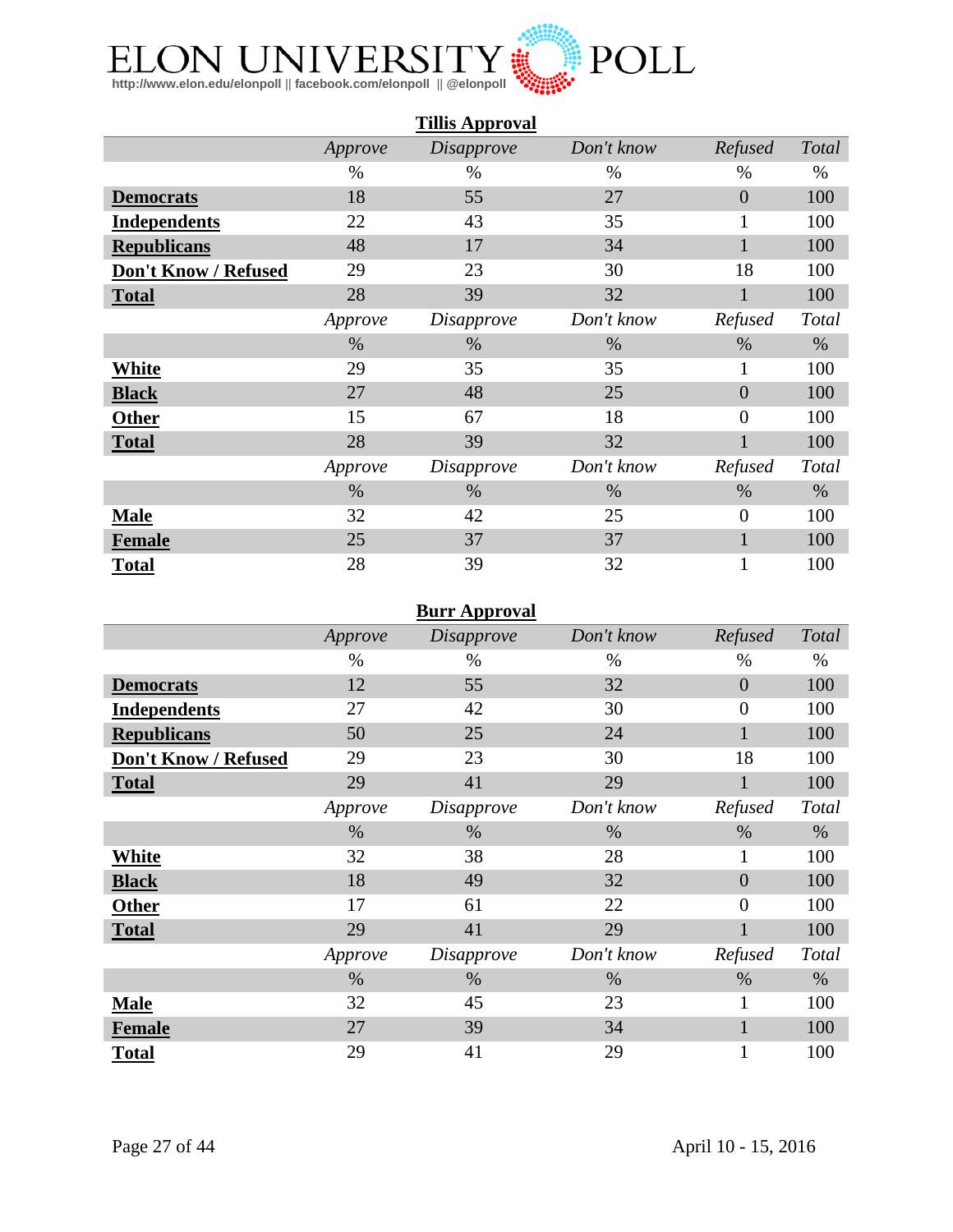

|                      |         | <b>Cooper Approval</b> |            |                |              |
|----------------------|---------|------------------------|------------|----------------|--------------|
|                      | Approve | <b>Disapprove</b>      | Don't know | Refused        | Total        |
|                      | %       | $\%$                   | %          | %              | %            |
| <b>Democrats</b>     | 56      | 15                     | 29         | $\overline{0}$ | 100          |
| <b>Independents</b>  | 39      | 27                     | 33         | $\mathbf{1}$   | 100          |
| <b>Republicans</b>   | 33      | 40                     | 27         | $\overline{0}$ | 100          |
| Don't Know / Refused | 55      | 14                     | 30         | $\overline{0}$ | 100          |
| <b>Total</b>         | 43      | 27                     | 30         | $\overline{0}$ | 100          |
|                      | Approve | <i>Disapprove</i>      | Don't know | Refused        | <b>Total</b> |
|                      | $\%$    | $\%$                   | $\%$       | $\%$           | $\%$         |
| White                | 41      | 27                     | 31         | $\mathbf{1}$   | 100          |
| <b>Black</b>         | 50      | 23                     | 27         | $\overline{0}$ | 100          |
| <b>Other</b>         | 44      | 36                     | 20         | $\overline{0}$ | 100          |
| <b>Total</b>         | 43      | 27                     | 30         | $\overline{0}$ | 100          |
|                      | Approve | <i>Disapprove</i>      | Don't know | Refused        | Total        |
|                      | $\%$    | $\%$                   | $\%$       | $\%$           | $\%$         |
| <b>Male</b>          | 39      | 34                     | 26         | 1              | 100          |
| <b>Female</b>        | 46      | 21                     | 34         | $\overline{0}$ | 100          |
| <b>Total</b>         | 43      | 27                     | 30         | $\overline{0}$ | 100          |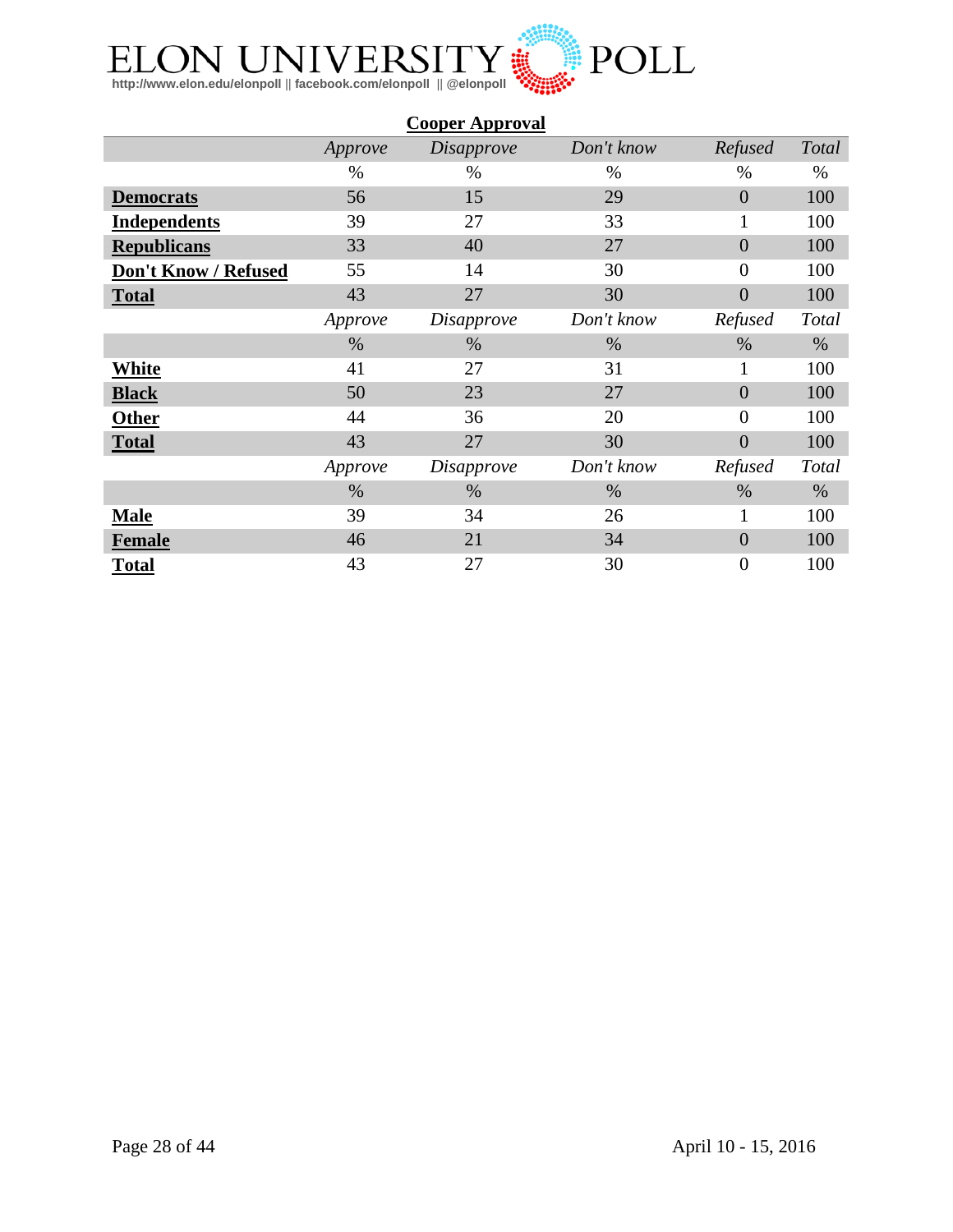

### <span id="page-28-0"></span>**Cross-Tabs Clinton vs. Trump**

|                     |         | <b>Clinton vs Trump</b> |                 |                |               |
|---------------------|---------|-------------------------|-----------------|----------------|---------------|
|                     | Hillary | Donald                  | Neither/Someone | Don't          | Total         |
|                     | Clinton | Trump                   | else            | Know           |               |
|                     | $\%$    | $\%$                    | $\%$            | $\%$           | $\frac{0}{0}$ |
| <b>Democrats</b>    | 87      | 5                       | $\overline{7}$  | $\mathbf{1}$   | 100           |
| <b>Independents</b> | 41      | 35                      | 20              | $\overline{4}$ | 100           |
| <b>Republicans</b>  | 5       | 82                      | 11              | 1              | 100           |
| Don't Know/         | 8       | 43                      | 10              | 38             | 100           |
| <b>Refused</b>      |         |                         |                 |                |               |
| <b>Total</b>        | 45      | 39                      | 14              | 3              | 100           |
|                     | Hillary | Donald                  | Neither/Someone | Don't          | Total         |
|                     | Clinton | Trump                   | else            | Know           |               |
|                     | $\%$    | %                       | $\%$            | $\%$           | $\%$          |
| <b>White</b>        | 33      | 50                      | 14              | 3              | 100           |
| <b>Black</b>        | 86      | 5                       | 8               | $\mathbf{1}$   | 100           |
| <b>Other</b>        | 47      | 13                      | 39              | $\overline{0}$ | 100           |
| <b>Total</b>        | 45      | 39                      | 14              | 3              | 100           |
|                     | Hillary | Donald                  | Neither/Someone | Don't          | Total         |
|                     | Clinton | Trump                   | else            | Know           |               |
|                     | $\%$    | $\%$                    | $\%$            | $\%$           | $\%$          |
| <b>Male</b>         | 39      | 47                      | 13              | $\mathbf{1}$   | 100           |
| <b>Female</b>       | 50      | 32                      | 14              | $\overline{4}$ | 100           |
| <b>Total</b>        | 45      | 39                      | 14              | 3              | 100           |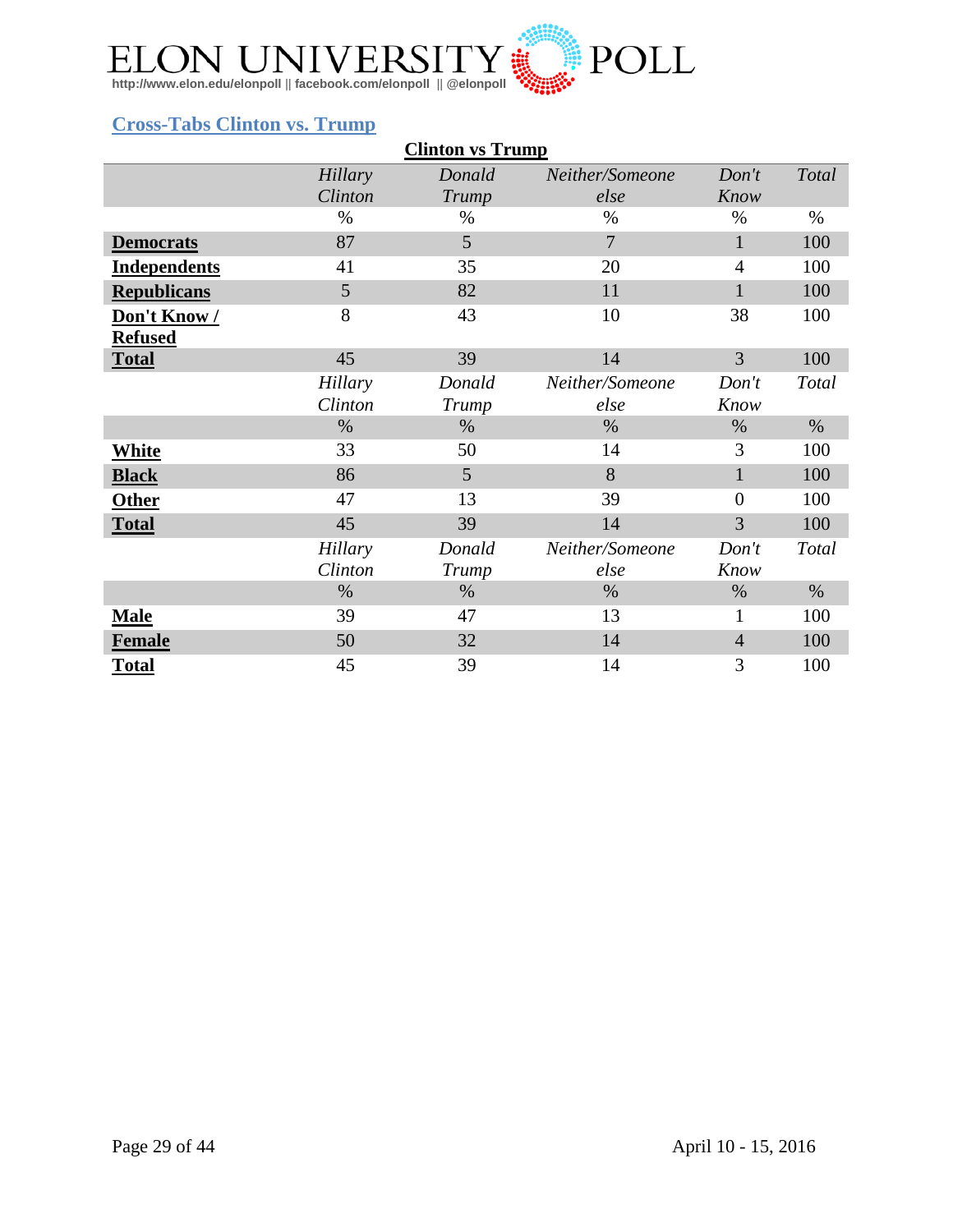

### <span id="page-29-0"></span>**Cross-Tabs Clinton vs. Cruz**

|                     | <b>Clinton vs. Cruz</b> |            |                 |                |       |  |  |  |  |
|---------------------|-------------------------|------------|-----------------|----------------|-------|--|--|--|--|
|                     | Hillary                 | <b>Ted</b> | Neither/Someone | Don't          | Total |  |  |  |  |
|                     | Clinton                 | Cruz       | else            | Know           |       |  |  |  |  |
|                     | $\%$                    | $\%$       | $\%$            | $\%$           | $\%$  |  |  |  |  |
| <b>Democrats</b>    | 85                      | 6          | 8               | $\overline{2}$ | 100   |  |  |  |  |
| <b>Independents</b> | 35                      | 43         | 20              | 3              | 100   |  |  |  |  |
| <b>Republicans</b>  | 3                       | 87         | 9               | $\mathbf{1}$   | 100   |  |  |  |  |
| Don't Know/         | 28                      | 61         | 10              | $\overline{0}$ | 100   |  |  |  |  |
| <b>Refused</b>      |                         |            |                 |                |       |  |  |  |  |
| <b>Total</b>        | 41                      | 44         | 13              | $\overline{2}$ | 100   |  |  |  |  |
|                     | Hillary                 | <b>Ted</b> | Neither/Someone | Don't          | Total |  |  |  |  |
|                     | Clinton                 | Cruz       | else            | Know           |       |  |  |  |  |
|                     | $\%$                    | $\%$       | $\%$            | %              | $\%$  |  |  |  |  |
| White               | 31                      | 54         | 13              | $\overline{2}$ | 100   |  |  |  |  |
| <b>Black</b>        | 78                      | 10         | 11              | $\mathbf{1}$   | 100   |  |  |  |  |
| <b>Other</b>        | 37                      | 21         | 42              | $\overline{0}$ | 100   |  |  |  |  |
| <b>Total</b>        | 41                      | 44         | 13              | $\overline{2}$ | 100   |  |  |  |  |
|                     | Hillary                 | <b>Ted</b> | Neither/Someone | Don't          | Total |  |  |  |  |
|                     | Clinton                 | Cruz       | else            | Know           |       |  |  |  |  |
|                     | $\%$                    | $\%$       | $\%$            | $\%$           | $\%$  |  |  |  |  |
| <b>Male</b>         | 35                      | 50         | 14              | $\mathbf{1}$   | 100   |  |  |  |  |
| <b>Female</b>       | 46                      | 39         | 12              | 3              | 100   |  |  |  |  |
| <b>Total</b>        | 41                      | 44         | 13              | $\overline{2}$ | 100   |  |  |  |  |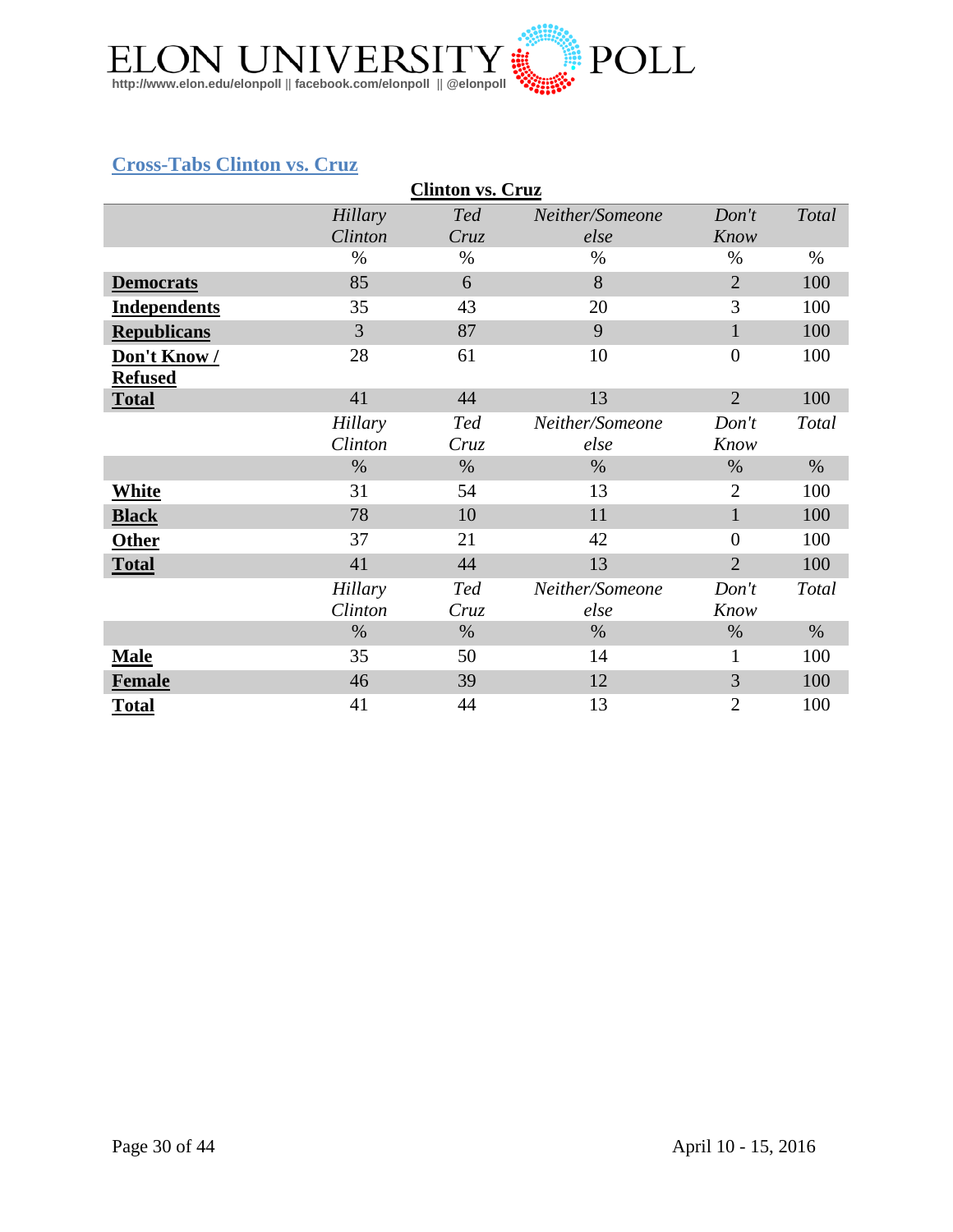

## <span id="page-30-0"></span>**Cross-Tabs Sanders vs. Trump**

|                     |                | <b>Sanders vs. Trump</b> |                 |                  |       |
|---------------------|----------------|--------------------------|-----------------|------------------|-------|
|                     | <b>Bernie</b>  | Donald                   | Neither/Someone | Don't            | Total |
|                     | <b>Sanders</b> | Trump                    | else            | Know             |       |
|                     | $\%$           | $\%$                     | $\%$            | $\%$             | $\%$  |
| <b>Democrats</b>    | 87             | 6                        | 8               | $\overline{0}$   | 100   |
| <b>Independents</b> | 51             | 32                       | 14              | $\overline{2}$   | 100   |
| <b>Republicans</b>  | 12             | 80                       | $\overline{7}$  | $\mathbf{1}$     | 100   |
| Don't Know/         | 28             | 43                       | 28              | $\boldsymbol{0}$ | 100   |
| <b>Refused</b>      |                |                          |                 |                  |       |
| <b>Total</b>        | 51             | 38                       | 10              | $\mathbf{1}$     | 100   |
|                     | <b>Bernie</b>  | Donald                   | Neither/Someone | Don't            | Total |
|                     | <b>Sanders</b> | Trump                    | else            | Know             |       |
|                     | $\%$           | $\%$                     | $\%$            | $\%$             | $\%$  |
| White               | 40             | 48                       | 10              | 1                | 100   |
| <b>Black</b>        | 83             | 5                        | 12              | $\overline{0}$   | 100   |
| <b>Other</b>        | 79             | 10                       | 11              | $\overline{0}$   | 100   |
| <b>Total</b>        | 51             | 38                       | 10              | $\mathbf{1}$     | 100   |
|                     | <b>Bernie</b>  | Donald                   | Neither/Someone | Don't            | Total |
|                     | <b>Sanders</b> | Trump                    | else            | Know             |       |
|                     | $\%$           | $\%$                     | $\%$            | $\%$             | $\%$  |
| <b>Male</b>         | 43             | 45                       | 11              | $\mathbf{1}$     | 100   |
| <b>Female</b>       | 57             | 32                       | 10              | $\mathbf{1}$     | 100   |
| <b>Total</b>        | 51             | 38                       | 10              | $\mathbf{1}$     | 100   |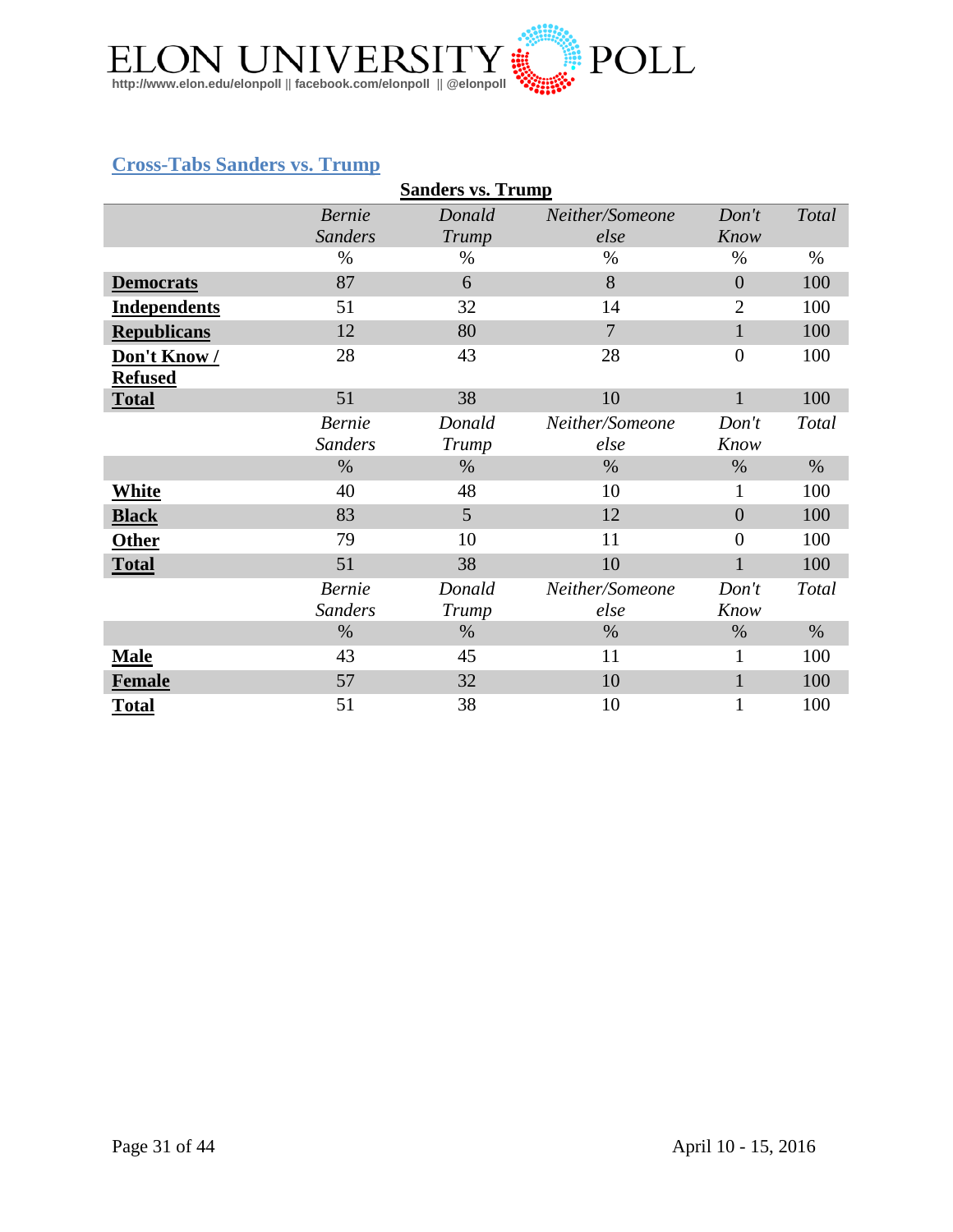

## <span id="page-31-0"></span>**Cross-Tabs Sanders vs. Trump**

|                     |                | <b>Sanders vs. Cruz</b> |                 |                |       |
|---------------------|----------------|-------------------------|-----------------|----------------|-------|
|                     | <b>Bernie</b>  | <b>Ted</b>              | Neither/Someone | Don't          | Total |
|                     | <b>Sanders</b> | Cruz                    | else            | Know           |       |
|                     | $\%$           | $\%$                    | $\%$            | $\%$           | $\%$  |
| <b>Democrats</b>    | 85             | 6                       | 9               | $\overline{0}$ | 100   |
| <b>Independents</b> | 51             | 32                      | 15              | $\overline{2}$ | 100   |
| <b>Republicans</b>  | 8              | 85                      | 6               | $\theta$       | 100   |
| Don't Know/         | 8              | 41                      | 30              | 20             | 100   |
| <b>Refused</b>      |                |                         |                 |                |       |
| <b>Total</b>        | 49             | 39                      | 11              | $\mathbf{1}$   | 100   |
|                     | <b>Bernie</b>  | <b>Ted</b>              | Neither/Someone | Don't          | Total |
|                     | <b>Sanders</b> | Cruz                    | else            | Know           |       |
|                     | $\%$           | $\%$                    | $\%$            | $\%$           | $\%$  |
| White               | 40             | 49                      | 10              | 1              | 100   |
| <b>Black</b>        | 75             | 10                      | 13              | $\overline{2}$ | 100   |
| <b>Other</b>        | 83             | $\overline{2}$          | 15              | $\overline{0}$ | 100   |
| <b>Total</b>        | 49             | 39                      | 11              |                | 100   |
|                     | <b>Bernie</b>  | <b>Ted</b>              | Neither/Someone | Don't          | Total |
|                     | <b>Sanders</b> | Cruz                    | else            | Know           |       |
|                     | $\%$           | $\%$                    | $\%$            | $\%$           | $\%$  |
| <b>Male</b>         | 44             | 44                      | 11              | $\mathbf{1}$   | 100   |
| <b>Female</b>       | 54             | 35                      | 11              | $\mathbf{1}$   | 100   |
| <b>Total</b>        | 49             | 39                      | 11              |                | 100   |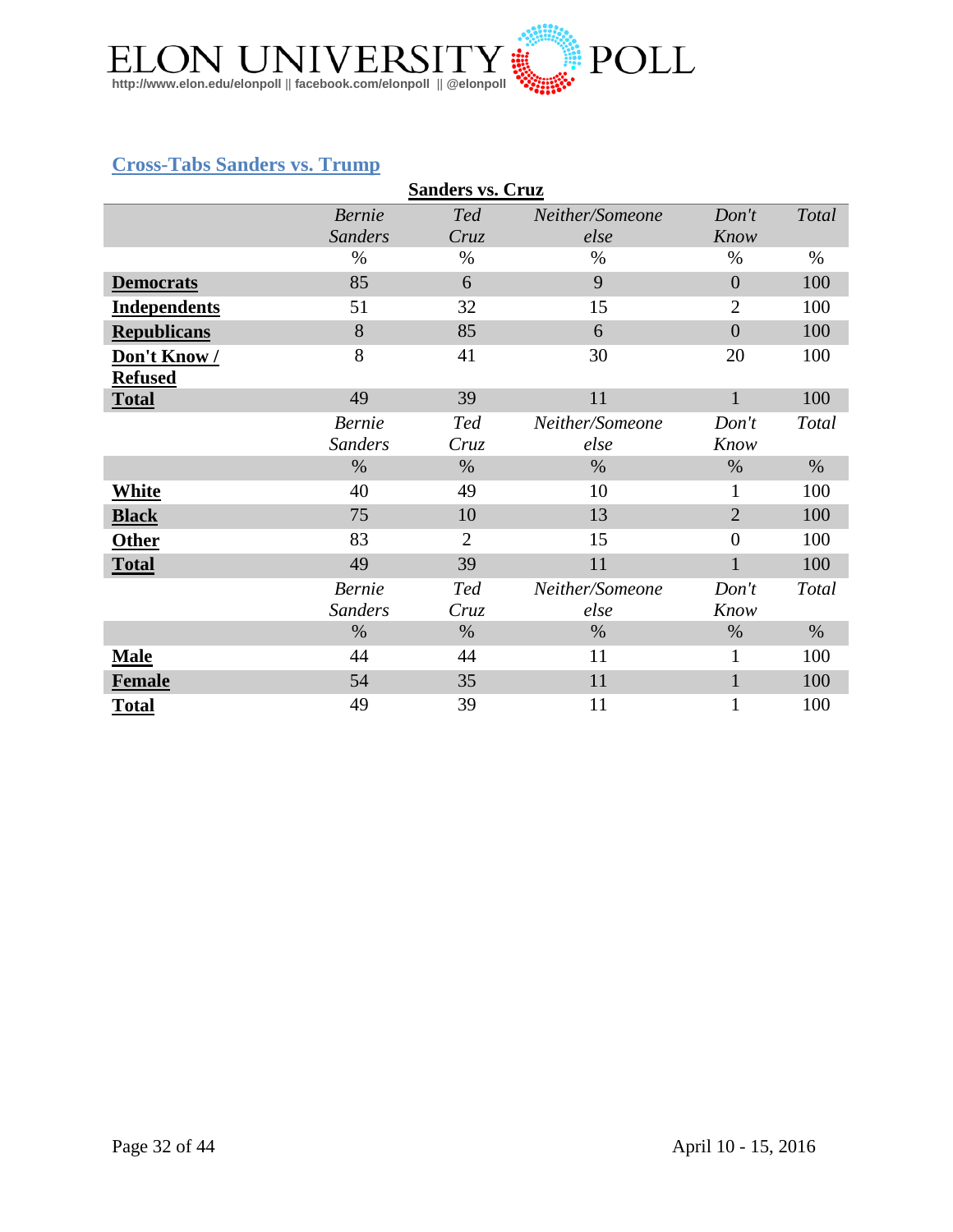

#### <span id="page-32-0"></span>**Cross-Tabs: McCrory vs Cooper Head-to-Head**

|                     |            | <b>Cooper vs McCrory</b> |                 |                |       |
|---------------------|------------|--------------------------|-----------------|----------------|-------|
|                     |            | Roy Cooper Pat McCrory   | Neither/Someone | Don't          | Total |
|                     |            |                          | else            | Know           |       |
|                     | $\%$       | $\%$                     | $\%$            | $\%$           | $\%$  |
| <b>Democrats</b>    | 89         | 5                        | $\overline{4}$  | 3              | 100   |
| <b>Independents</b> | 44         | 41                       | 7               | 7              | 100   |
| <b>Republicans</b>  | 11         | 83                       | $\overline{4}$  | 3              | 100   |
| Don't Know/         | 8          | 41                       | 30              | 20             | 100   |
| <b>Refused</b>      |            |                          |                 |                |       |
| <b>Total</b>        | 48         | 41                       | 6               | 5              | 100   |
|                     | Roy Cooper | Pat McCrory              | Neither/Someone | Don't          | Total |
|                     |            |                          | else            | Know           |       |
|                     | $\%$       | $\%$                     | $\%$            | %              | $\%$  |
| <b>White</b>        | 40         | 51                       | 4               | 5              | 100   |
| <b>Black</b>        | 74         | 12                       | 11              | $\overline{4}$ | 100   |
| <b>Other</b>        | 62         | 30                       | $\overline{4}$  | $\overline{4}$ | 100   |
| <b>Total</b>        | 48         | 41                       | 6               | 5              | 100   |
|                     | Roy Cooper | Pat McCrory              | Neither/Someone | Don't          | Total |
|                     |            |                          | else            | Know           |       |
|                     | $\%$       | $\%$                     | $\%$            | $\%$           | $\%$  |
| <b>Male</b>         | 41         | 51                       | 4               | 3              | 100   |
| <b>Female</b>       | 54         | 34                       | $\overline{7}$  | 6              | 100   |
| <b>Total</b>        | 48         | 41                       | 6               | 5              | 100   |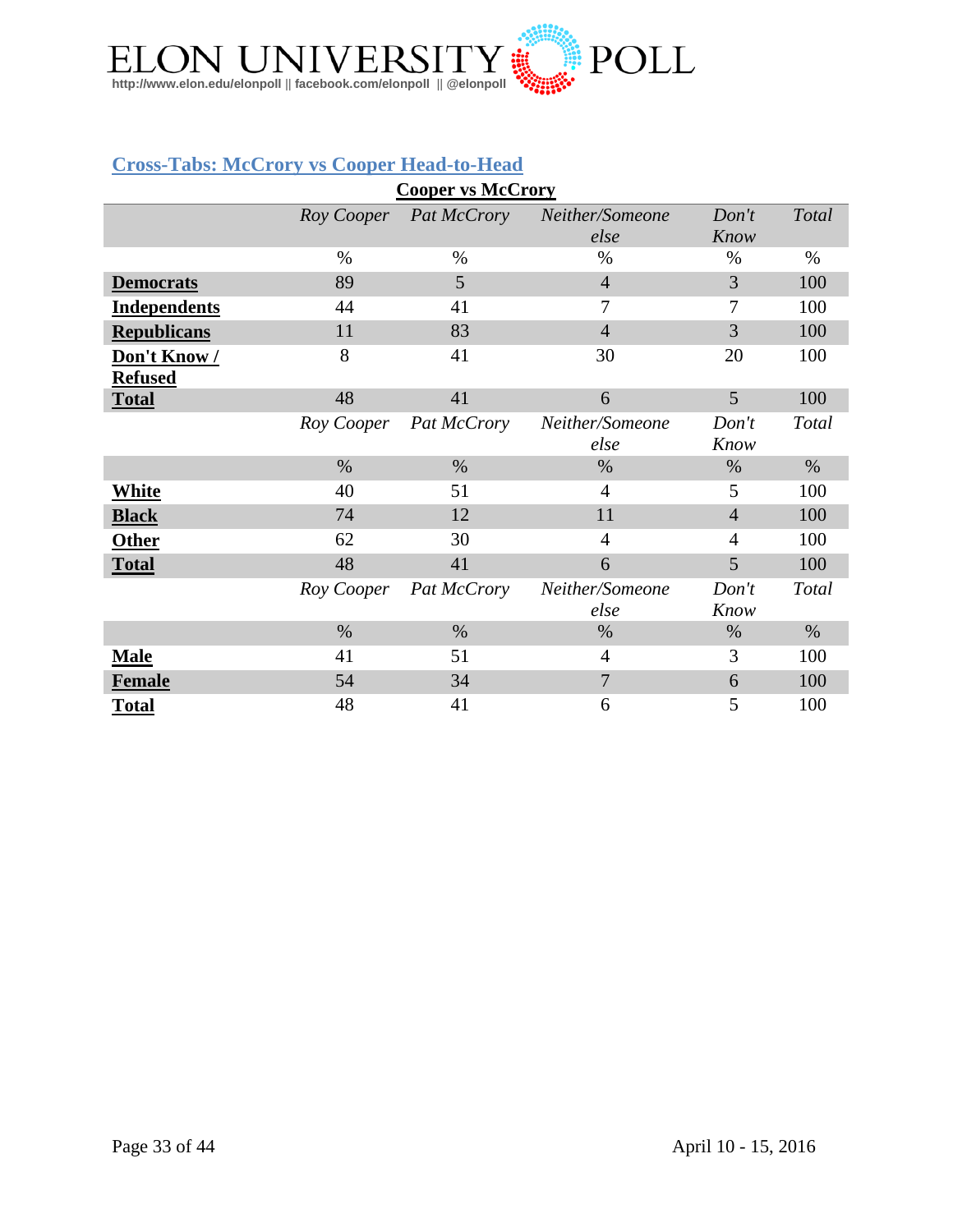

#### <span id="page-33-0"></span>**Cross-Tabs: Burr vs Ross Head-to-Head**

|                     |             | <b>Burr vs Ross</b> |                 |                |              |
|---------------------|-------------|---------------------|-----------------|----------------|--------------|
|                     | Richard     | Deborah             | Neither/Someone | Don't          | <b>Total</b> |
|                     | <b>Burr</b> | Ross                | else            | Know           |              |
|                     | $\%$        | $\%$                | $\%$            | $\%$           | $\%$         |
| <b>Democrats</b>    | 5           | 68                  | 16              | 11             | 100          |
| <b>Independents</b> | 34          | 27                  | 24              | 15             | 100          |
| <b>Republicans</b>  | 76          | 3                   | 16              | $\overline{4}$ | 100          |
| DK / Refused        | 47          | $\overline{0}$      | 23              | 30             | 100          |
| <b>Total</b>        | 37          | 33                  | 19              | 11             | 100          |
|                     | Richard     | Deborah             | Neither/Someone | Don't          | Total        |
|                     | <b>Burr</b> | Ross                | else            | Know           |              |
|                     | $\%$        | $\%$                | $\%$            | $\%$           | $\%$         |
| <b>White</b>        | 46          | 26                  | 17              | 11             | 100          |
| <b>Black</b>        | 10          | 54                  | 25              | 12             | 100          |
| <b>Other</b>        | 11          | 52                  | 31              | $\overline{7}$ | 100          |
| <b>Total</b>        | 37          | 33                  | 19              | 11             | 100          |
|                     | Richard     | Deborah             | Neither/Someone | Don't          | Total        |
|                     | <b>Burr</b> | Ross                | else            | Know           |              |
|                     | $\%$        | $\%$                | $\%$            | %              | %            |
| <b>Male</b>         | 43          | 27                  | 20              | 10             | 100          |
| <b>Female</b>       | 32          | 38                  | 19              | 12             | 100          |
| <b>Total</b>        | 37          | 33                  | 19              | 11             | 100          |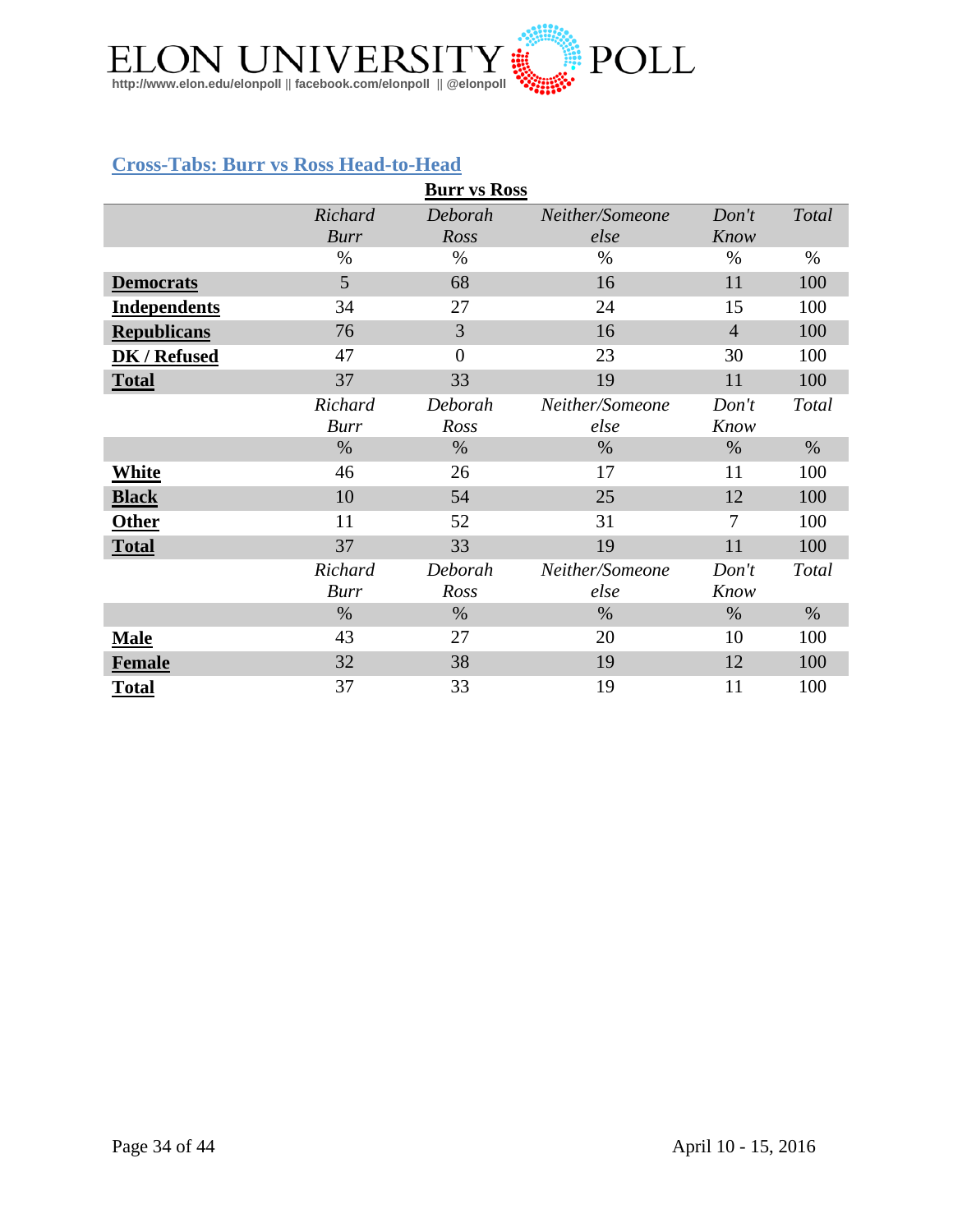

### <span id="page-34-0"></span>**Cross-Tabs: HB2**

| H <sub>B2</sub>          |                  |              |                  |                  |       |
|--------------------------|------------------|--------------|------------------|------------------|-------|
|                          | Cities should be | <b>State</b> | Don't            |                  |       |
|                          | allowed          | should ban   | know             | Refuse           | Total |
|                          | $\%$             | $\%$         | $\%$             | $\%$             | $\%$  |
| <b>Democrats</b>         | 59               | 30           | 11               | $\overline{0}$   | 100   |
| <b>Independents</b>      | 42               | 45           | 13               | 1                | 100   |
| <b>Republicans</b>       | 14               | 76           | 8                | $\overline{2}$   | 100   |
| <b>DK / Refused</b>      | $\overline{0}$   | 72           | 10               | 17               | 100   |
| <b>Total</b>             | 39               | 49           | 11               | $\mathbf{1}$     | 100   |
|                          | Cities should be | <b>State</b> | Don't            |                  |       |
|                          | allowed          | should ban   | know             | Refuse           | Total |
|                          | $\%$             | $\%$         | $\%$             | $\%$             | $\%$  |
| <b>White</b>             | 39               | 51           | 9                | $\mathbf{1}$     | 100   |
| <b>Black</b>             | 36               | 45           | 19               | $\overline{0}$   | 100   |
| <b>Other</b>             | 60               | 40           | $\boldsymbol{0}$ | $\overline{0}$   | 100   |
| <b>Total</b>             | 39               | 49           | 11               | $\mathbf{1}$     | 100   |
|                          | Cities should be | <b>State</b> | Don't            |                  |       |
|                          | allowed          | should ban   | know             | Refuse           | Total |
|                          | $\%$             | $\%$         | $\%$             | $\%$             | $\%$  |
| <b>Male</b>              | 38               | 54           | 6                | $\overline{2}$   | 100   |
| Female                   | 40               | 45           | 15               | $\overline{0}$   | 100   |
| <b>Total</b>             | 39               | 49           | 11               | 1                | 100   |
|                          | Cities should be | <b>State</b> | Don't            |                  |       |
|                          | allowed          | should ban   | know             | Refuse           | Total |
|                          | $\%$             | %            | $\%$             | $\%$             | $\%$  |
| Less than HS             | $\overline{7}$   | 57           | 36               | $\boldsymbol{0}$ | 100   |
| <b>High School / GED</b> | 31               | 54           | 13               | 3                | 100   |
| <b>Some College</b>      | 32               | 59           | 10               | $\overline{0}$   | 100   |
| <b>College Graduate</b>  | 43               | 50           | 6                | $\mathbf{1}$     | 100   |
| <b>Graduate School</b>   | 58               | 25           | 16               | $\boldsymbol{0}$ | 100   |
| <b>Refused</b>           | 46               | 54           | $\boldsymbol{0}$ | $\boldsymbol{0}$ | 100   |
| <b>Total</b>             | 39               | 49           | 11               | $\mathbf{1}$     | 100   |
|                          | Cities should be | <b>State</b> | Don't            |                  |       |
|                          | allowed          | should ban   | know             | Refuse           | Total |
|                          | $\%$             | $\%$         | $\%$             | $\%$             | $\%$  |
| <b>Born-Again</b>        | 24               | 64           | 10               | $\overline{2}$   | 100   |
| <b>Other Christian</b>   | 41               | 46           | 13               | $\mathbf{1}$     | 100   |
| <b>Catholic</b>          | 37               | 49           | 13               | $\boldsymbol{0}$ | 100   |
| <b>Not Religious</b>     | 63               | 30           | 8                | $\boldsymbol{0}$ | 100   |
| <b>Other</b>             | 68               | 25           | 7                | $\boldsymbol{0}$ | 100   |
| Don't Know               | 11               | 67           | 23               | $\overline{0}$   | 100   |
| <b>Refused</b>           | 27               | 73           | $\theta$         | $\boldsymbol{0}$ | 100   |
| <b>Total</b>             | 39               | 49           | 11               | $\mathbf{1}$     | 100   |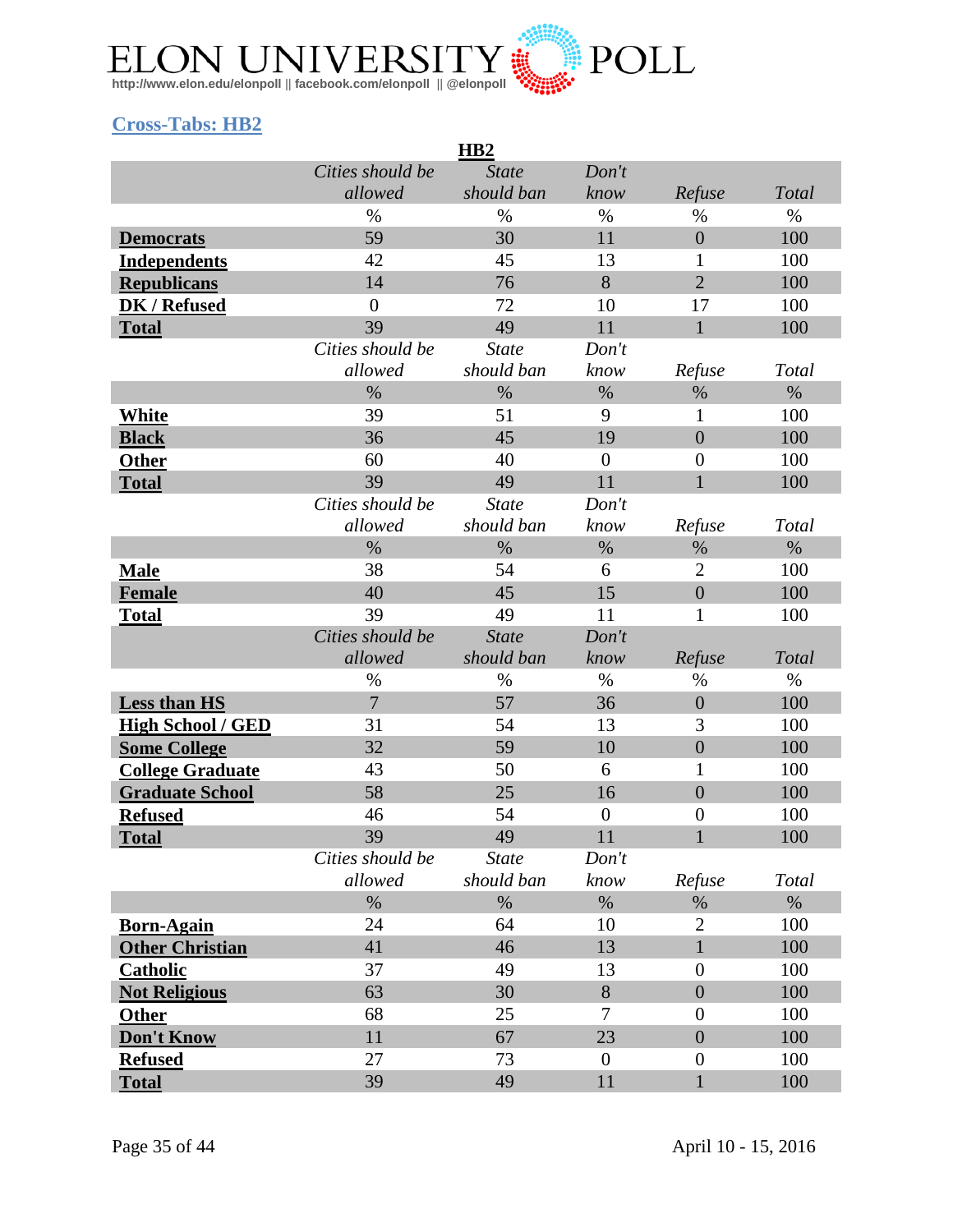

#### <span id="page-35-0"></span>**Question Ordering**

- Introduction........................................................................................... Introductory Screen
- Approval [approval items rotated randomly]

| $\circ$ |  |
|---------|--|
| $\circ$ |  |
| $\circ$ |  |
| $\circ$ |  |
| $\circ$ |  |
| $\circ$ |  |
| $\circ$ |  |

- 2016 Election Questions [ candidate matchups rotated randomly]
	- o hypothetical\_intro ..............................................................Hypothetical match-ups
	- o clintoncruz ...............................Who would you vote for in 2016 Cruz or Clinton
	- o clintontrump......................... Who would you vote for in 2016 Trump or Clinton
	- o sanderscruz..............................Who would you vote for in 2016 Cruz or Sanders
	- o sanderstrump........................Who would you vote for in 2016 Trump or Sanders
	- o mccorycooper....................................... Who would you vote for governor in 2016
	- o burrross.............................................. Who would you vote for US Senate in 2016
- Issues [issue questions rotated randomly]

| $\circ$ |  |
|---------|--|
| $\circ$ |  |
| $\circ$ |  |
| $\circ$ |  |
| $\circ$ |  |
| $\circ$ |  |
| $\circ$ |  |
| $\circ$ |  |
| $\circ$ |  |
| $\circ$ |  |
|         |  |

- [THE FOLLOWING BLOCKS OF QUESTIONS WERE ROTATED RANDOMLY]
- Agree/Disagree with Statements [statements rotate randomly]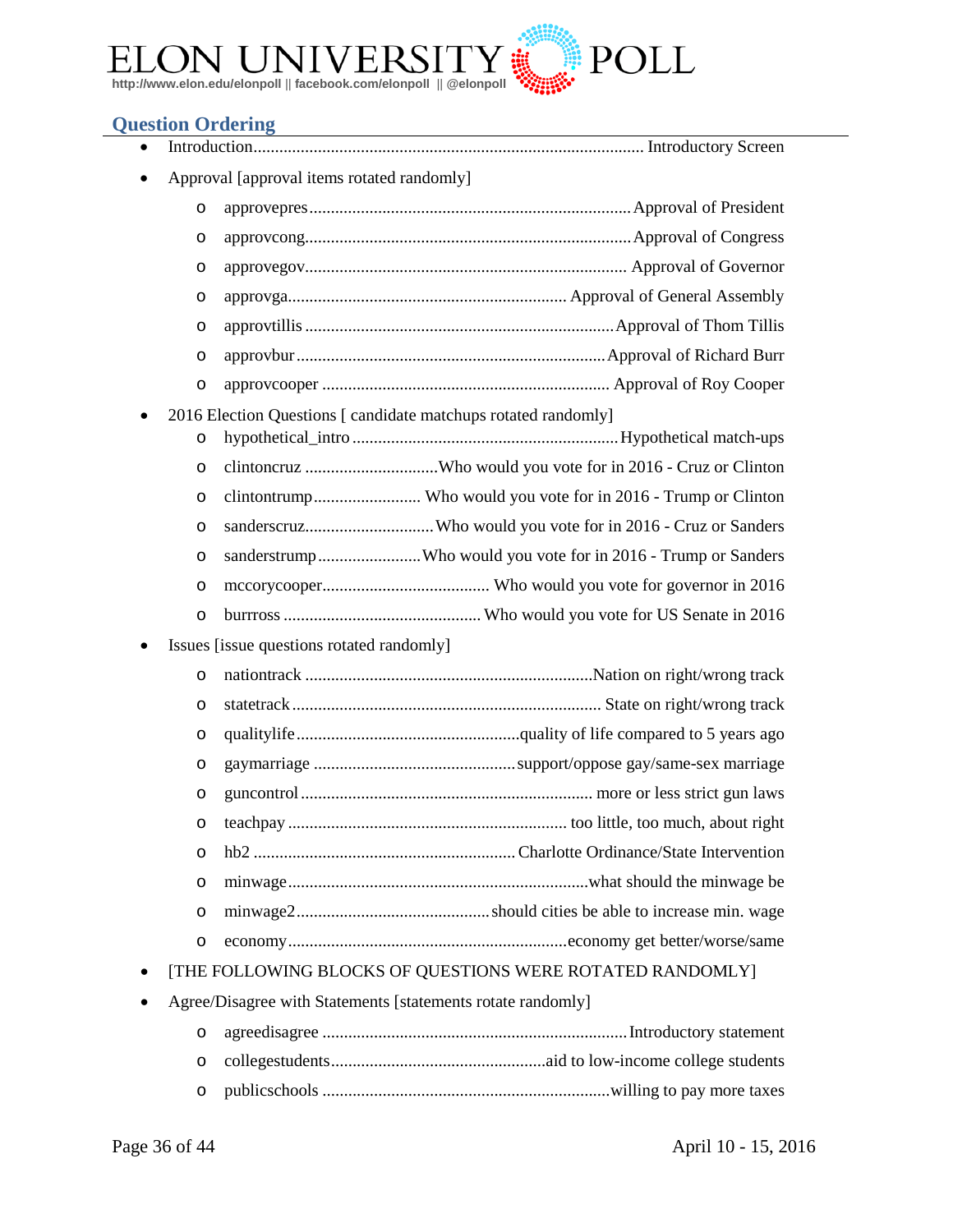

| $\circ$ |  |
|---------|--|
|         |  |
|         |  |
|         |  |
| $\circ$ |  |

• Comparing Pairs of Statements [ Pairs of statements rotated randomly]

o pairintro..................................................................introduction to paired questions o wasteful.................................................................. gov. is wasteful/does better job o regulation ..................................................regulation does more harm/is necessary o poor...................................................................poor people have it easy/hard lives o imburden ..................................................................Immigrants are burden/benefit o economic................................................................................ economic system fair o peace .............................................................. through military strength/diplomacy o profit ...............................................corporations make reasonable/too much profit o environment ...................................... environmental laws hut economy/worth cost

Government Spending [spending items rotated randomly]

| O         |  |
|-----------|--|
| O         |  |
| $\circ$   |  |
| $\circ$   |  |
| $\circ$   |  |
| $\circ$   |  |
| $\circ$   |  |
| $\circ$   |  |
| $\circ$   |  |
| $\circ$   |  |
| $\bullet$ |  |
| $\circ$   |  |
| O         |  |
| $\circ$   |  |
| $\circ$   |  |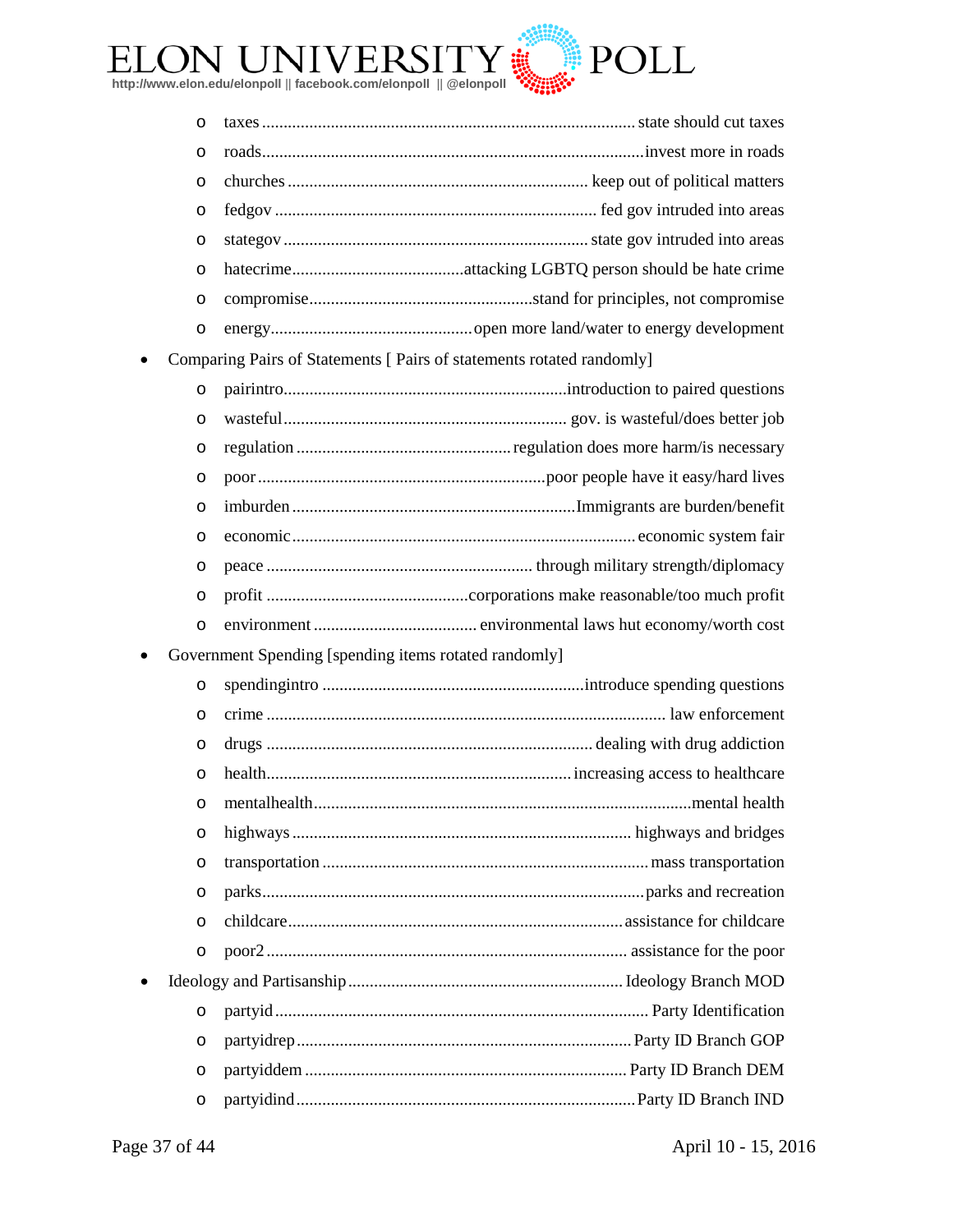

| O |                |
|---|----------------|
| O |                |
| O |                |
| O |                |
| O |                |
| O |                |
| O |                |
|   | Demographics   |
| O |                |
| O |                |
| O |                |
| O |                |
| O |                |
| O |                |
| O |                |
| O |                |
| O |                |
| O |                |
| O |                |
| O |                |
| O |                |
| O |                |
| O |                |
| O |                |
| O |                |
| O |                |
| O |                |
| O |                |
| O |                |
| O |                |
| O |                |
|   | Post-interview |
| O |                |
| O |                |

 $\bullet$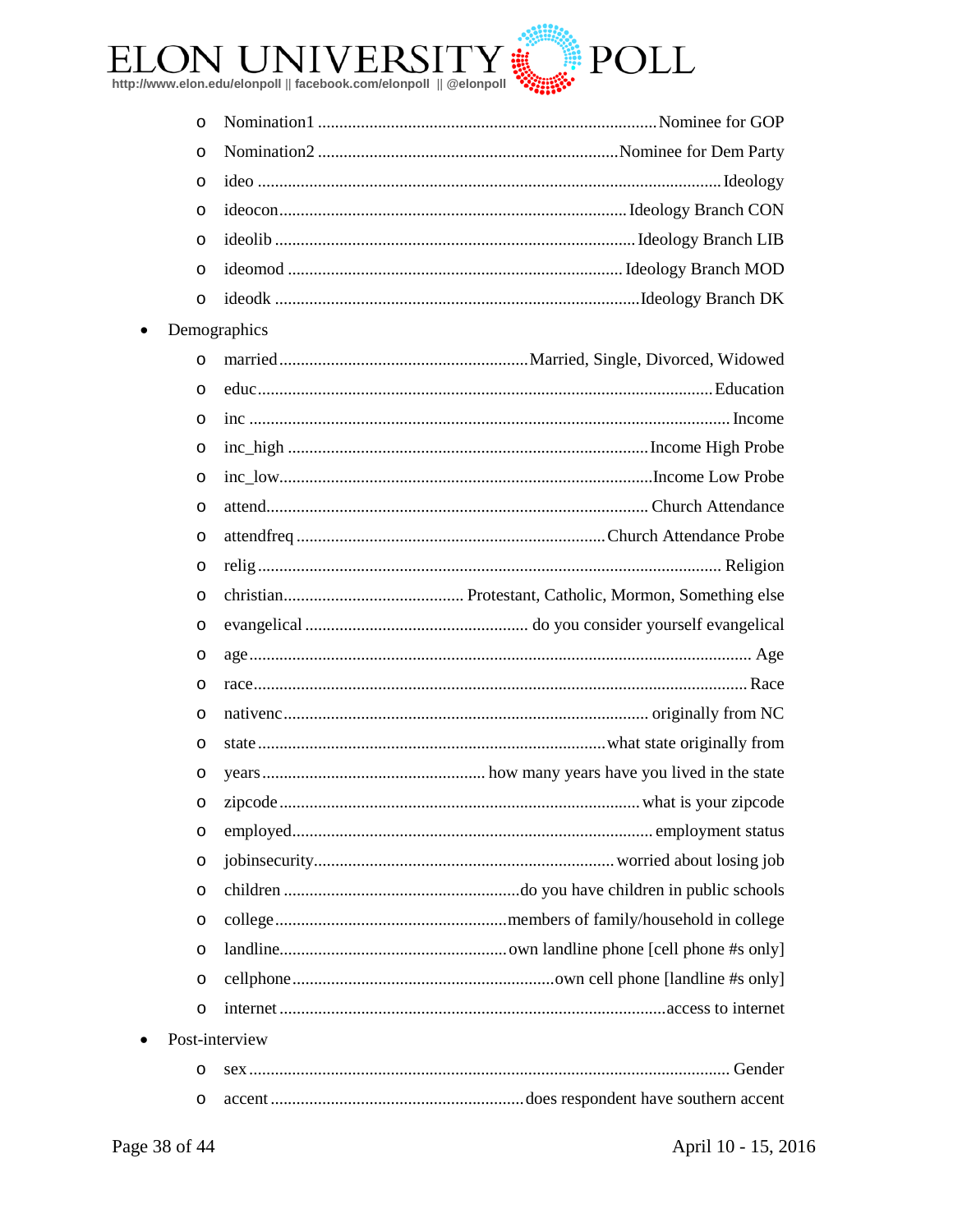

#### <span id="page-38-0"></span>**Methodological Information**

| Mode:                            | Live Interviewer RDD Telephone Interviews                                                                 |
|----------------------------------|-----------------------------------------------------------------------------------------------------------|
| Population & Sample Area         | (Dual Frame: Cell Phone and Landlines)<br>North Carolina; Adults, Registered Voters<br>(English Speakers) |
| Dates in the field:              | April 10-15, 2016                                                                                         |
| Registered Voter Sample Size     | 621                                                                                                       |
| Registered Voter Margin of Error | $+/-3.93$                                                                                                 |
| Confidence Level                 | 95%                                                                                                       |
| <b>Weighting Variables</b>       | Age, Race, Gender, & Phone Ownership                                                                      |

The Elon University Poll uses a stratified random sample of households with telephones and wireless (cell) telephone numbers. Please direct questions about the Elon University Poll's methodology to the Director of the Elon University Poll, Dr. Kenneth Fernandez at 336-278- 6438 or [kfernandez@elon.edu.](mailto:kfernandez@elon.edu)

#### **Procedures Used for Conducting the Poll**

The Elon University Poll uses CATI system software (Computer Assisted Telephone Interviewing) for the administration of surveys. We attempt to reach each working telephone number in the sample up to five times. We only interview residents of North Carolina who are over 18. The Elon University Poll conducted the survey in English. Live interviewers called from 4:30 pm to 9:30 pm Sunday 4/10/2016 through Thursday 4/14/2016; and 3:00 pm to 8:00 pm on Friday 4/15/2016.

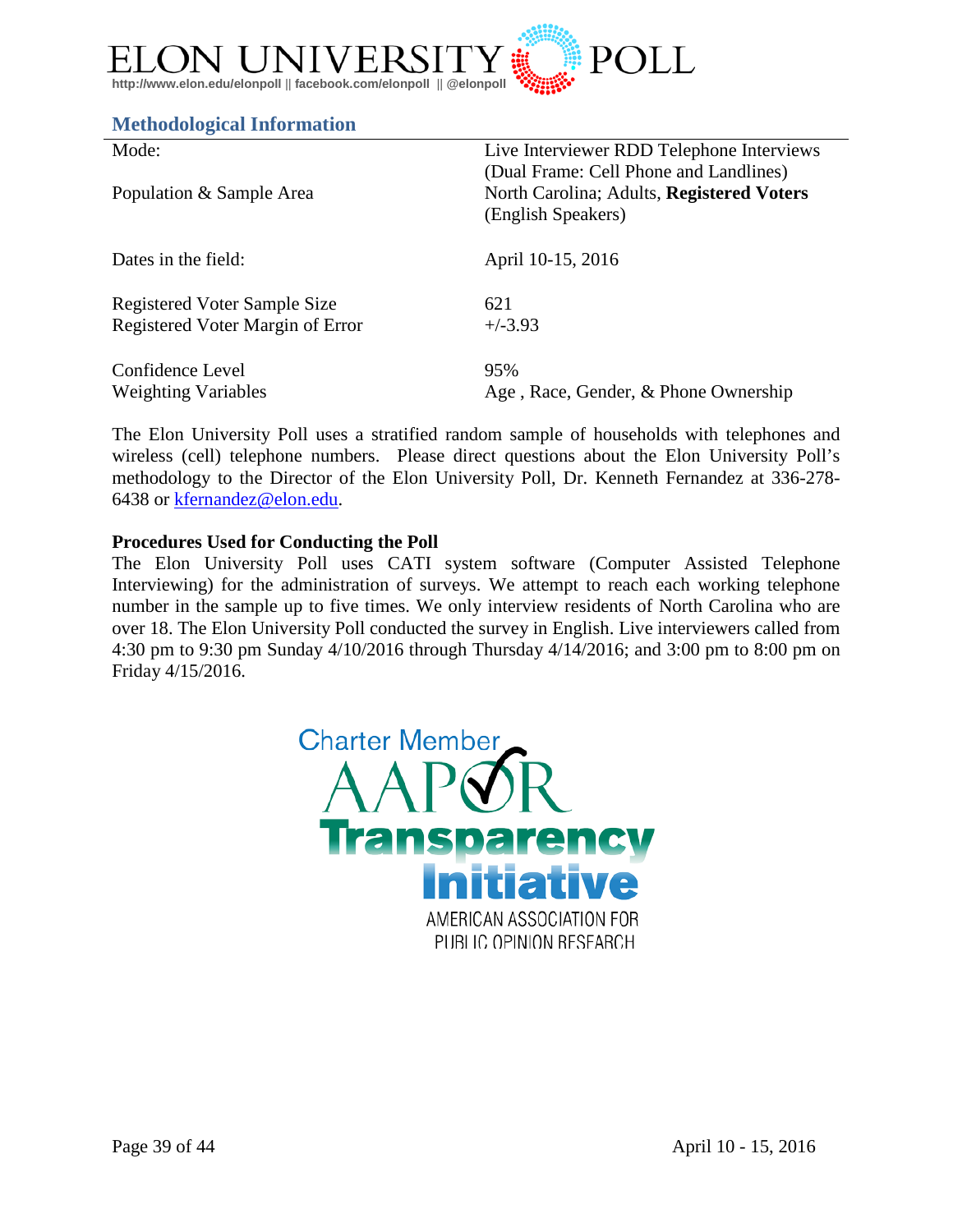

#### **Additional Methodological Decisions**

#### Branching Questions

For many questions with multiple response options, we program our surveys to branch into a secondary probing question.

#### "Don't Know" & "Refused" Response Options

All questions include an option for respondents to volunteer "don't know" or to refuse. In the vast majority of questions, interviewers do not prompt "don't know" responses.

#### Weighting

We typically weight results from the Elon University Poll on multiple demographic characteristics: race, gender, phone use/type and age. Weighting rarely leads to substantial changes in results. We use iterative raking, adjusting one dimension at a time. The standard error of an estimate for a simple random sample is different from the standard error of an estimate based on a weighted sample. This is referred to as a design effect. For example the overall design effect for the final weights for the sample of *Registered Voters in North Carolina* was 1.20. So an adjusted margin of error for that sample would be  $+/- 3.93$  instead of  $+/- 4.31$ .

#### Within Household Randomization

For landlines, we use the common "oldest-youngest" technique to ensure within household randomization. We assume cellphones belong to an individual rather than a household. Thus, we do not conduct within-household randomization within our cellphone sample.

#### Completion Criteria

An interview is a complete only if a respondent progresses through the entire survey. Respondents who hang up before completing the last question or who refuse to more than 10 % of the questions are incompletes.

#### Support for Transparency

The Elon University Poll supports transparency in survey research and is a charter member of the American Association for Public Opinion Research Transparency Initiative, which is a program promoting openness and transparency about survey research methods and operations among survey research professionals and the industry. All information about the Elon University Poll that we released to the public conforms to reporting conventions recommended by the American Association for Public Opinion Research and the National Council on Public Polls.

#### Question Construction and Question Order

In releasing survey results, the Elon University Poll provides the questions as worded and the order in which respondents receive these questions. In some cases question ordering rotates to avoid biases. In an effort to provide neutral, non-biased questions, we attempt to observe conventional question wording and question order protocols in all of our polls. In order to avoid recency or primacy effects, we randomize candidate names and directional response options (e.g. support / oppose) within the text of each question. We pretest every questionnaire multiple times before entering the field.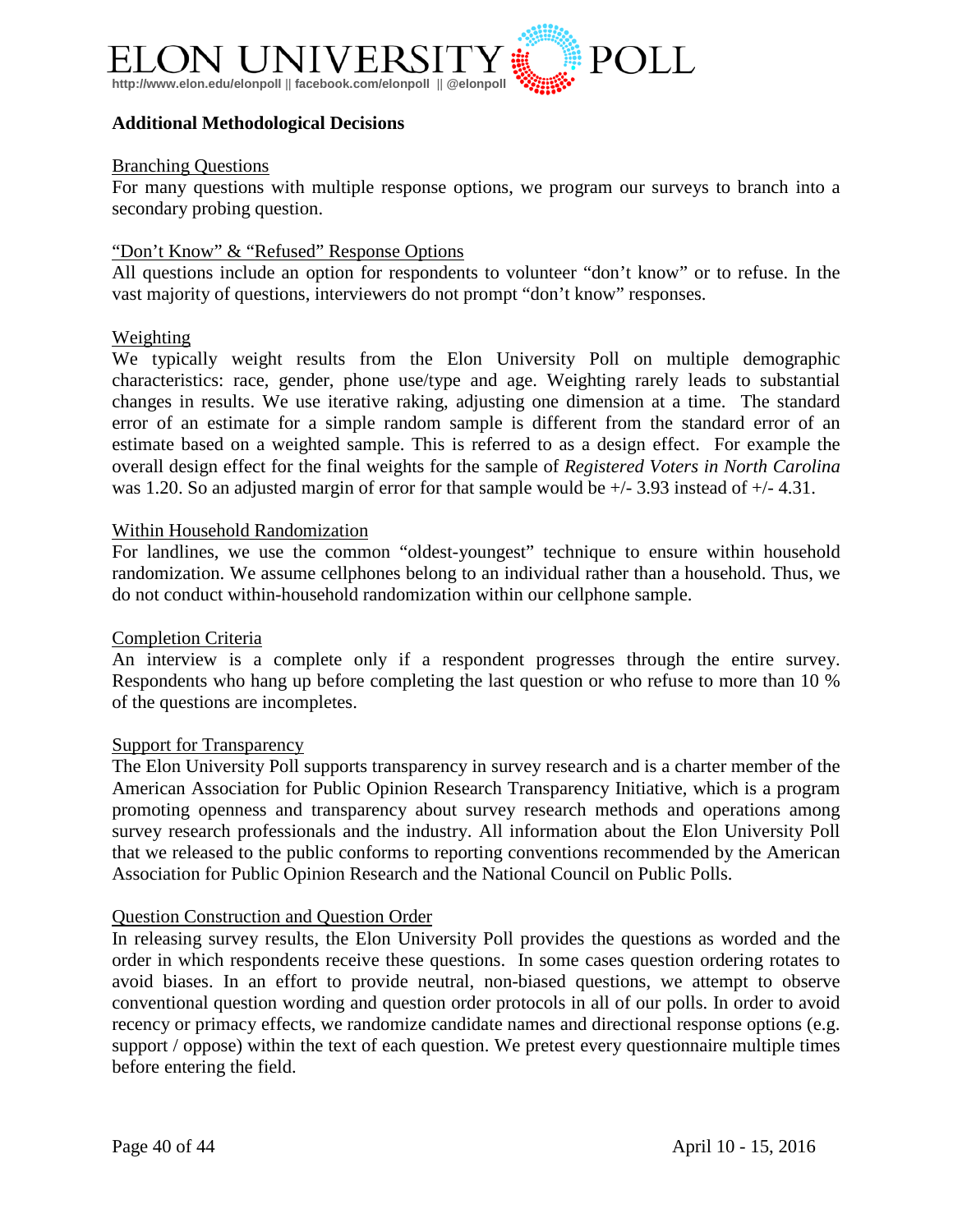

#### **Sampling**

Survey Sampling International, LLC, provide samples of telephone numbers. To equalize the probability of telephone selection, sample telephone numbers are systematically stratified according to subpopulation strata (e.g., a zip code, a county, etc.), which yields a sample from telephone exchanges in proportion to each exchange's share of telephone households in the population of interest. Estimates of telephone households in the population of interest are generally obtained from several databases. Samples of household telephone numbers are distributed across all eligible blocks of numbers in proportion to the density of listed households assigned in the population of interest according to a specified subpopulation stratum. Upon determining the projected (or preferred) sample size, a sampling interval is calculated by summing the number of listed residential numbers in each eligible block within the population of interest and dividing that sum by the number of sampling points assigned to the population. From a random start between zero and the sampling interval, blocks are selected systematically in proportion to the density of listed household "working blocks."

A block (also known as a bank) is a set of contiguous numbers identified by the first two digits of the last four digits of a telephone number. A working block contains three or more working telephone numbers. Exchanges are assigned to a population on the basis of all eligible blocks in proportion to the density of working telephone households. Once each population's proportion of telephone households is determined, then a sampling interval, based on that proportion, is calculated and specific exchanges and numbers are randomly selected.

The wireless component of the study sample starts with determining which area code-exchange combinations in North Carolina are included in the wireless or shared Telcordia types. Similar to the process for selecting household telephone numbers, wireless numbers involve a multi-step process in which blocks of numbers are determined for each area code-exchange combination in the Telcordia types. From a random start within the first sampling interval, a systematic nth selection of each block of numbers is performed and a two-digit random number between 00 and 99 is appended to each selected nth block stem. The intent is to provide a stratification that will yield a sample that is representative both geographically and by large and small carrier. From these, a random sample is generated.

Because exchanges and numbers are randomly selected, unlisted as well as listed numbers are included in the sample. Thus, the sample of numbers generated for the population of interest constitutes a random sample of telephone households and wireless numbers of the population.

#### **Frequently Asked Questions about our Methodology**

- 1. *Who pays for the Elon University Poll?* Elon University fully funds the Elon University Poll.
- 2. *Does the Elon University Poll favor a certain party?* The Elon University Poll is an academic, non-partisan survey. We do not engage or work with any political candidates or parties. We employ best practices to ensure the results are not biased.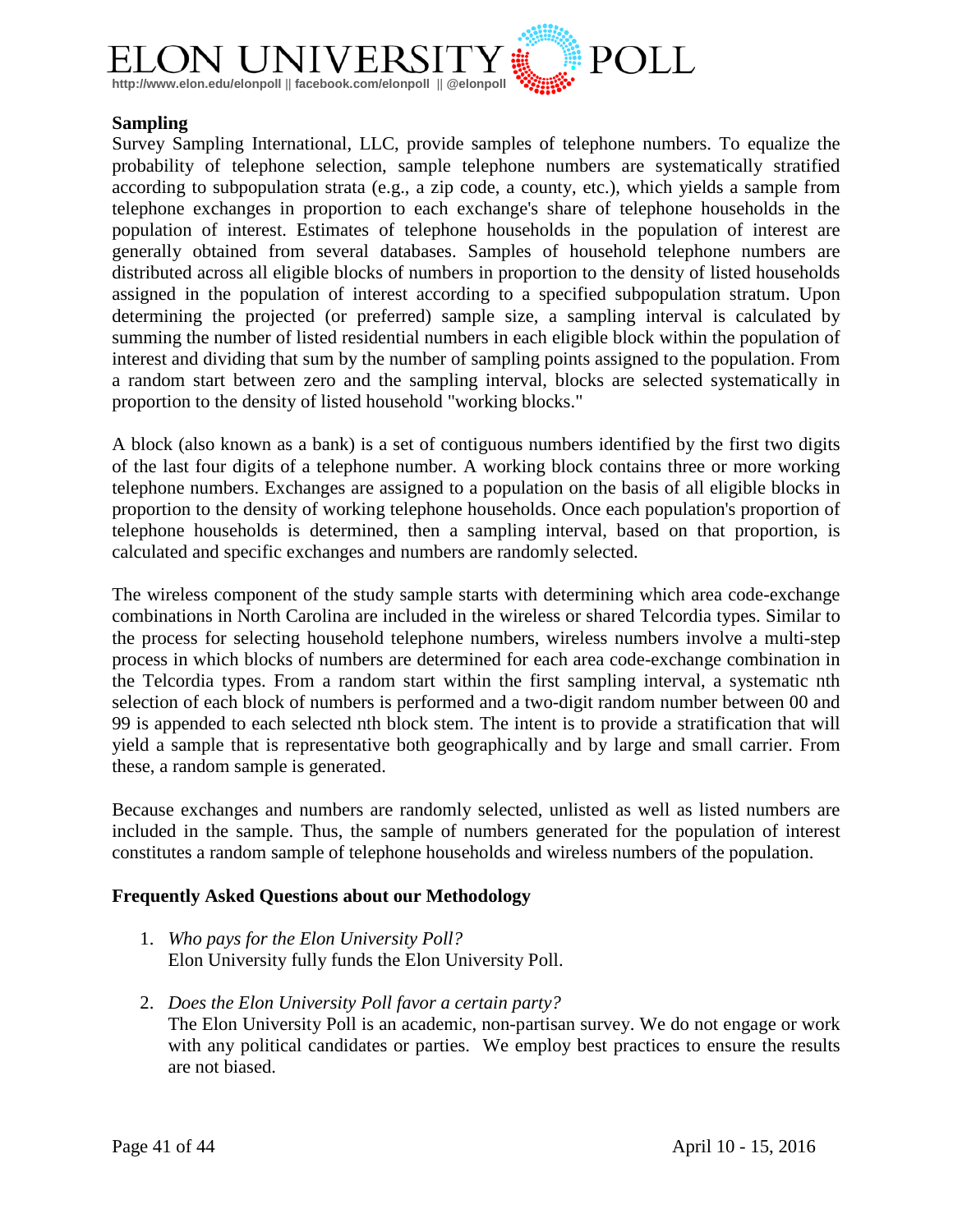

- 3. *Where do you get your numbers?* We obtain samples of randomized phone numbers from Survey Sample International.
- 4. *How many times do you call a number before giving up?* We will attempt to call each working number up to five times before removing it from the sample.
- 5. *Do you call both cell phones and land lines?* Yes. We use a mixed sample of both cell phones and landlines. We weight on phone ownership to adjust for the higher probability of selection of those who own both cell phones and landline phones.
- 6. *Does the Elon University Poll do IVR surveys or automated "robopolls"?* No. Well-trained students at Elon University conduct all our interviewers.
- 7. *Do you report non-response rates?*

Yes. We report non-response rates based on AAPOR guidelines. The response rate for the April 2016 poll was 7.6% which approximates the national average response rates of other high quality survey organizations. The response rate is calculated using the American Association of Public Opinion Research (AAPOR) formula RR4.

8. *Do you weight the data?*

Yes. We apply weights to the data. An iterative proportional fitting algorithm generates weights based on Census and CDC population parameters of residents in North Carolina. Registered voter screens sometimes cause final weighted variables to not match those parameters exactly- which is intended.

9. *Do you randomize response options?*

Yes. We rotate the order of candidate names in all applicable questions. We also rotate order of text for other questions, such as those that include response options such as "more" and "less." Furthermore, we rotate the order of some questions themselves if we suspect the order of a question could bias results.

10. *Do you conduct within-household randomization?*

Yes. For landlines, we use the common "oldest-youngest" rotation to ensure within household randomization. We assume cellphones belong to an individual rather than a household. Thus, we do not conduct within-household randomization within our cellphone sample.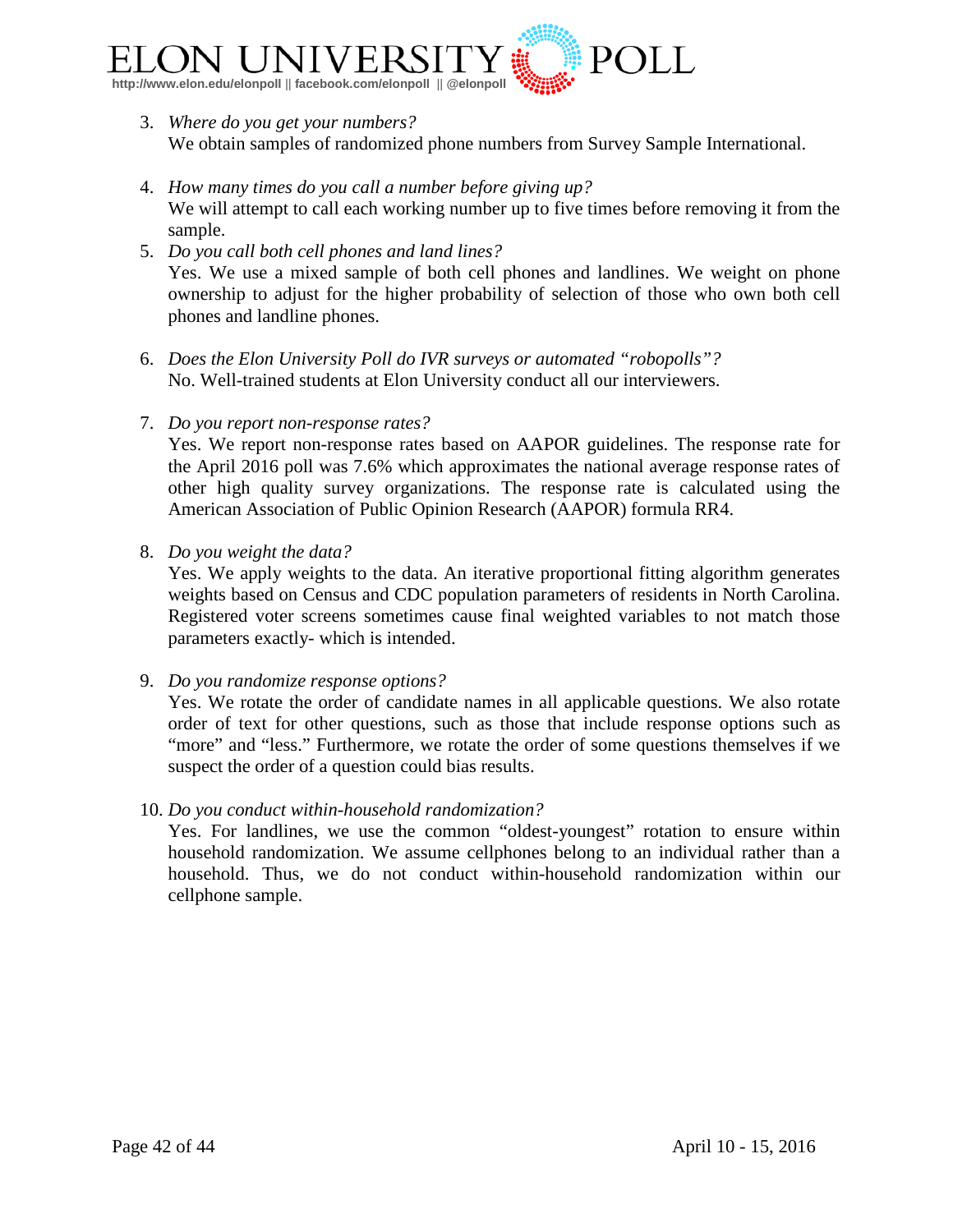

#### <span id="page-42-0"></span>**The Elon University Poll Team**

- [Dr. Kenneth Fernandez](http://www.elon.edu/directories/profile/?user=kfernandez) is the Director of the Elon University Poll. Dr. Fernandez holds a Ph.D. in Political Science from University of California – Riverside. Dr. Fernandez is Assistant Professor of Political Science and Policy Studies at Elon University.
- [Dr. Jason Husser](http://www.elon.edu/directories/profile/?user=jhusser) is the Assistant director. Dr. Husser is also Assistant Professor of Political Science at Elon University and Faculty Fellow for Civic Engagement. Dr. Husser holds a Ph.D. in Political Science from Vanderbilt University.
- Daniel Anderson is Vice President of Elon University Communications. Eric Townsend is Director of the Elon University News Bureau. Both work very closely with the directors in communicating results of the poll.

Faculty members in the Department of Political Science are also involved in advising the directors. The poll operates under the auspices of the College of Arts and Sciences at Elon University, led by Dean Gabie Smith.

The Elon University administration, led by Dr. Leo Lambert, president of the university, fully supports the Elon University Poll as part of its service commitment to state, regional, and national constituents. Elon University fully funds the Elon University Poll. Because of this generous support, the Elon University poll does not engage in any contract work. This permits the Elon University Poll to operate as a neutral, non-biased, non-partisan resource.

Elon University students administer the survey as part of the University's commitment to civic engagement and experiential learning where "students learn through doing." Student interviewers receive extensive training prior to engaging in interviewing. A team of student supervisors (led by Jeremy Revelise '16) assists the directors with quality control and monitoring.

Fernandez



Husser